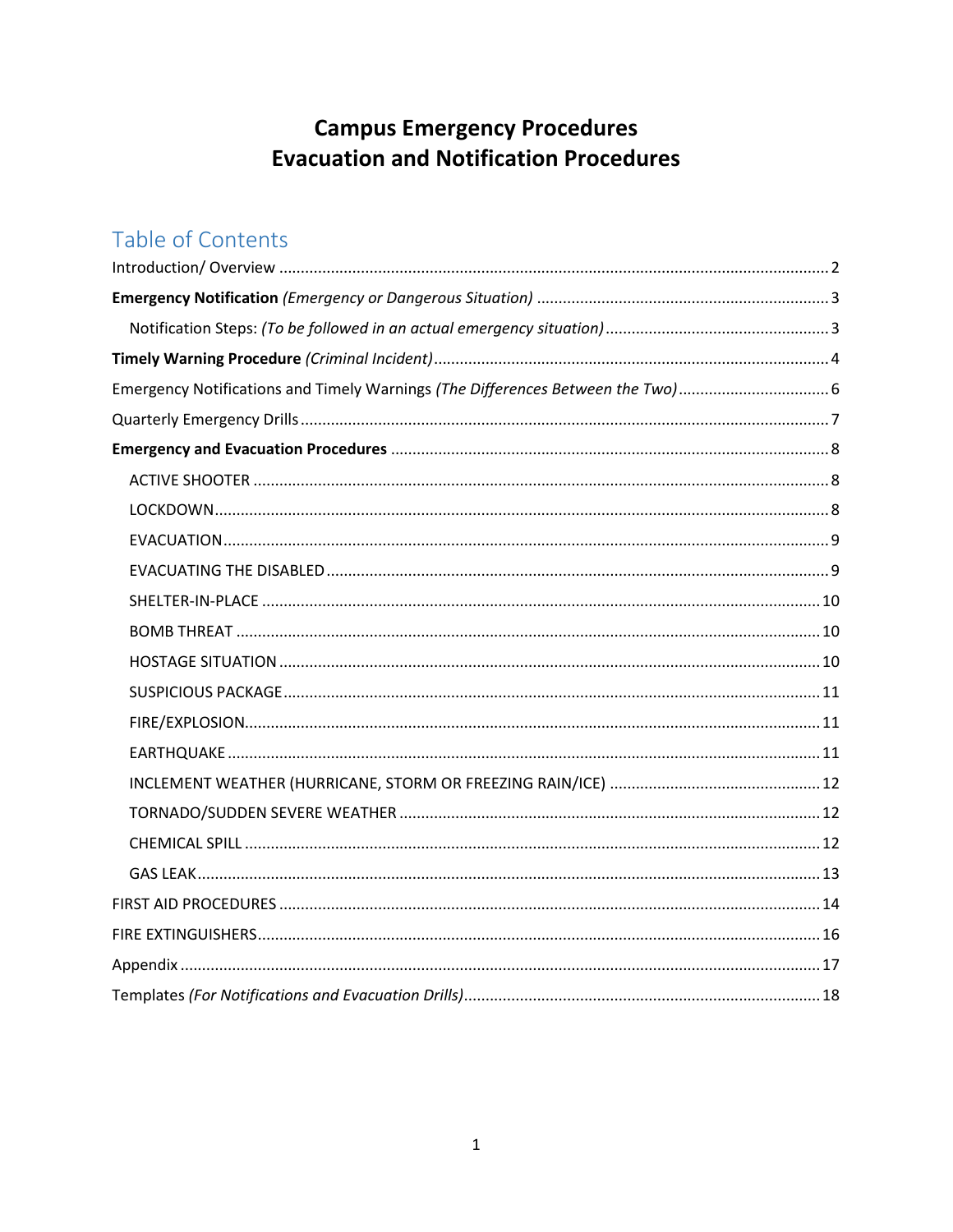## **Emergency Response and Evacuation Procedures**

## <span id="page-1-0"></span>Introduction/ Overview

This Emergency Response, Evacuation and Timely Notification procedure is published to offer the campus guidelines in what to do in the event of an emergency or dangerous situation. As required by the Department of Education, every Title IV institution is required to have procedures in place to respond to a significant emergency or dangerous situation and to issue notifications involving an immediate threat to the health or safety of students or employees occurring on the campus.

This procedure is an additional component to the already published Annual Security Report and will offer the campuses additional guidelines in meeting the Department of Education requirements for the following two areas:

- 1) Emergency Response, Notification and Evacuation Procedures
- 2) Timely Warning Procedure (Clery Crimes)

The Clery Act requires every Title IV institution, without exception, to have and disclose emergency response and evacuation procedures in response to a significant emergency or dangerous situation involving an immediate threat to the health or safety of students and employees occurring on the campus.

Additionally, under Clery, the institution is required to immediately notify the campus community upon confirmation of a significant emergency or dangerous situation involving an immediate threat to the health or safety of students or employees occurring on the campus.

#### **Notification Statement**

The institution will, without delay, determine the content of the notification and initiate the notification system as soon as the institution has confirmed that there is a significant emergency or dangerous situation. Students, faculty and staff's immediate safety is always a primary concern. The institution will determine the content of the notification so that the person receiving the notification will have enough timely information to understand the situation and what action to take. The institution will then issue the appropriate notification. A notification will not be issued if it has been determined *(by the professional judgment of responsible authorities)*, that issuing a notification would *compromise* the emergency efforts to assist the victims, contain the emergency, respond to the emergency or otherwise mitigate the emergency.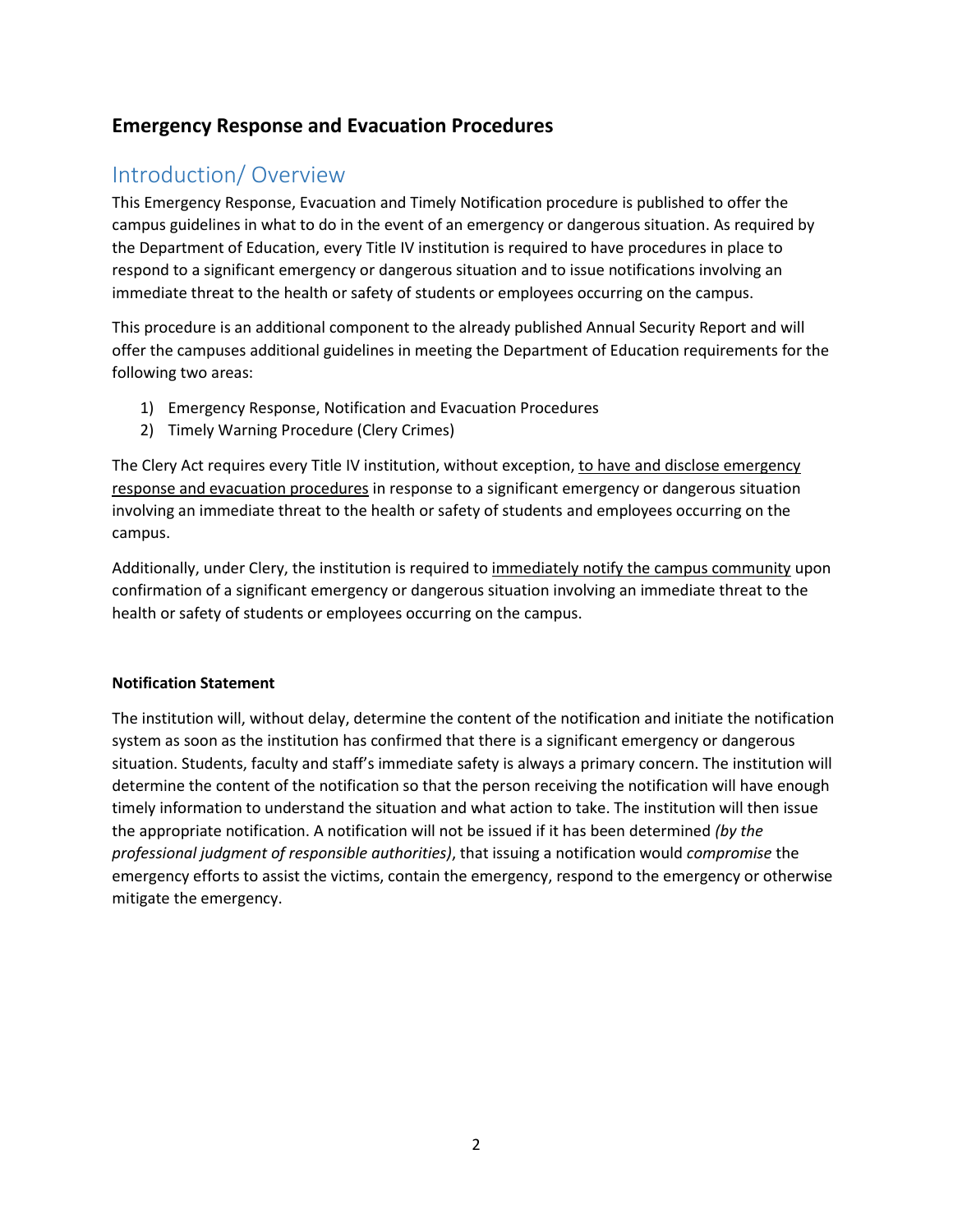## <span id="page-2-0"></span>Emergency Notification *(Emergency or Dangerous Situation)*

The institution will immediately notify the students upon the confirmation of a significant emergency or dangerous situation that is currently occurring and involving an immediate threat to the health or safety of students or employees occurring on the campus.

## <span id="page-2-1"></span>Notification Steps: *(To be followed in an actual emergency situation)*

### **1) Confirm that there is an emergency or dangerous situation.**

- To confirm that there is a significant emergency or dangerous situation will require that the Executive Director or other school official will witness the situation, communicate with another school official who has witnessed the situation or somehow verify that a legitimate emergency exists.
- **2) Obtain enough information about the emergency to issue a timely notification.**
	- The entire campus community (students, faculty and staff) will be notified of a significant emergency or dangerous situation.
	- To determine the content of the notification will require that the Executive Director or other school official obtain enough information about the emergency situation so that the person receiving the notification will have enough timely information to understand the situation and what action to take.

### **3) Issue an Emergency Notification as appropriate for the situation:**

• The initiation of the notification system will be by the Executive Director or other school official. The appropriate means of notification will be determined by the severity of the significant emergency or dangerous situation. Students, faculty and staff's immediate safety is always a primary concern.

#### **Notifications may be by one or more of the following:**

- Activate the fire alarm system
- Email to students and staff
- Text Alert to students (sent by Compliance Dept)
- Public announcement system (or megaphone)
- Bulletin posted in appropriate area
- 4) **The institution will disseminate the emergency to the larger community** by notifying the local Emergency services of the dangerous situation on the campus and the institution will rely upon the emergency officials to use their professional judgment in regards to notifying the neighboring community outside of the campus.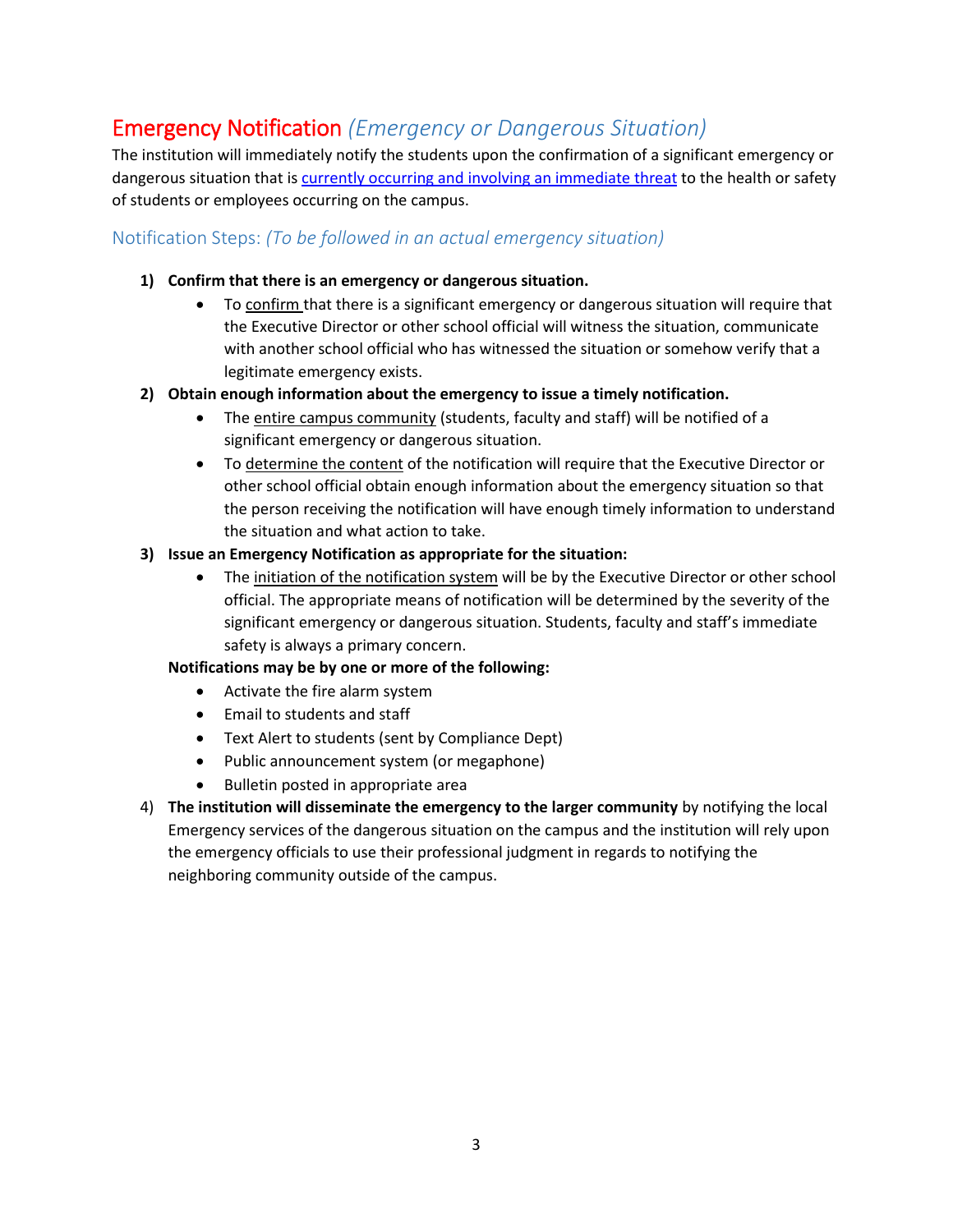# <span id="page-3-0"></span>Timely Warning Procedure *(Criminal Incident)*

## **Overview**

The **Clery Act** requires the institution to alert the campus community to certain crimes in a timely manner that have already occurred and will aid in the prevention of similar crimes. Although Clery doesn't define "timely," because the intent of a warning regarding a criminal incident(s) is to enable people to protect themselves, this means that a warning should be issued as soon as the pertinent information is available.

The *Clery Act* requires the institution to issue timely warnings for the general categories of crimes:

- **Criminal Offenses—**Criminal Homicide, including: Murder and Non-negligent Manslaughter, and Negligent Manslaughter.
- **Sex Offenses** including: Forcible and Non-forcible;
- **Robbery; Aggravated Assault; Burglary; Motor Vehicle Theft; and Arson.**
- **Hate Crimes**—Any of the above-mentioned offenses, and any incidents of Larceny-Theft, Simple Assault, Intimidation, or Destruction/Damage/Vandalism of Property that were motivated by bias; and
- **Arrests and Referrals for Disciplinary Action** for Weapons: Carrying, Possessing, Etc., Drug Abuse Violations and Liquor Law Violations.

## **Crimes Subject to a Timely Warning**

The institution must issue a timely warning for any *Clery Act* crime that occurs on the institution's Clery geography that is:

- Reported to campus security authorities or local police agencies; and
- Is considered by the institution to represent a serious or continuing threat to students and employees.

Additionally, the **institution may issue timely warnings** for any crime *(within the school's general geographic area, i.e. in an adjacent parking lot or at a nearby business that is in the same strip mall as the campus)* that may pose a threat or continuing threat to the students and employees.

**Timely Warnings** may also **include severe weather conditions** and approaching **hurricanes**.

## **Timely Warning Policy & Procedure**

Upon notification and identification of a "reportable" crime under the guidelines of The Jeanne Clery Disclosure Act that represents a serious or continuing threat to students and employees on or surrounding the school's general geographic area, the Executive Director or other school official will issue an appropriate Timely Warning Notice to the school community within a reasonable time but not to exceed **48 hours.**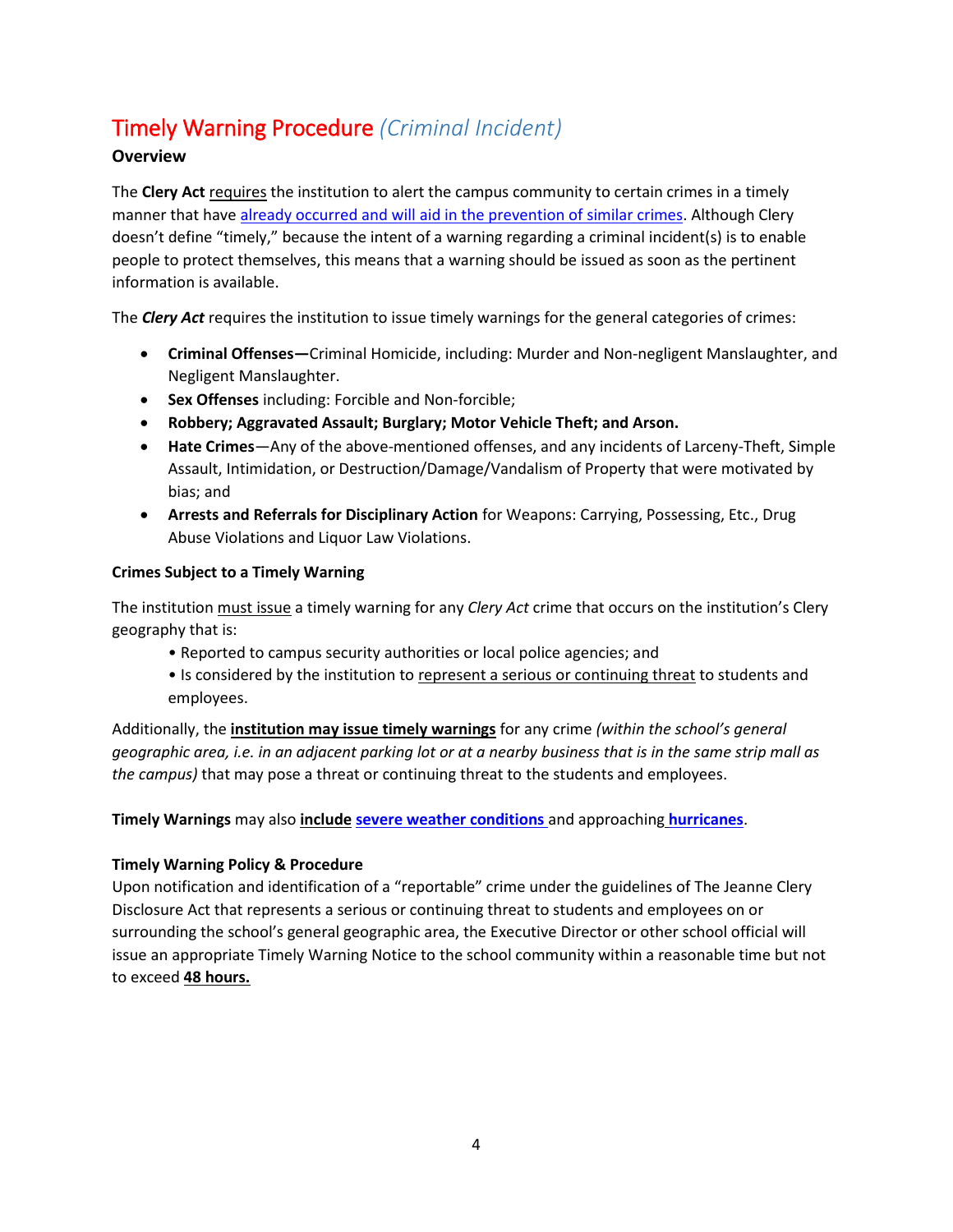#### **Communicate with Local Law Enforcement**

The institution should communicate with local law enforcement regarding crimes reported to them that may require the institution to issue a timely warning notification.

- There is a request letter template included in the Appendix *(Template #4)* that can be used to establish communication with your local agency.
- This may also be done at the time the institution is setting up their annual exercise with the police department.
- This request for notification will also be included in the request to law enforcement for the annual crime statistics that are to be included in the **Annual Security Report.**

### **Methods of disseminating timely warnings**

**One or more of the following:**

- **Text Alert** to all students. *(Template #1 – Dangerous Situation or Template #2 – Criminal Incident)*
- **Email** to all students and employees*. (Template #1 – Dangerous Situation or Template #2 – Criminal Incident)*
- **Bulletin** posted in appropriate area *(Template #3)*
- **Timely Warning Notice handout** distributed to employees. *(Template #3)*
- **Timely Warning Notice handout** distributed to students. *(Template #3)*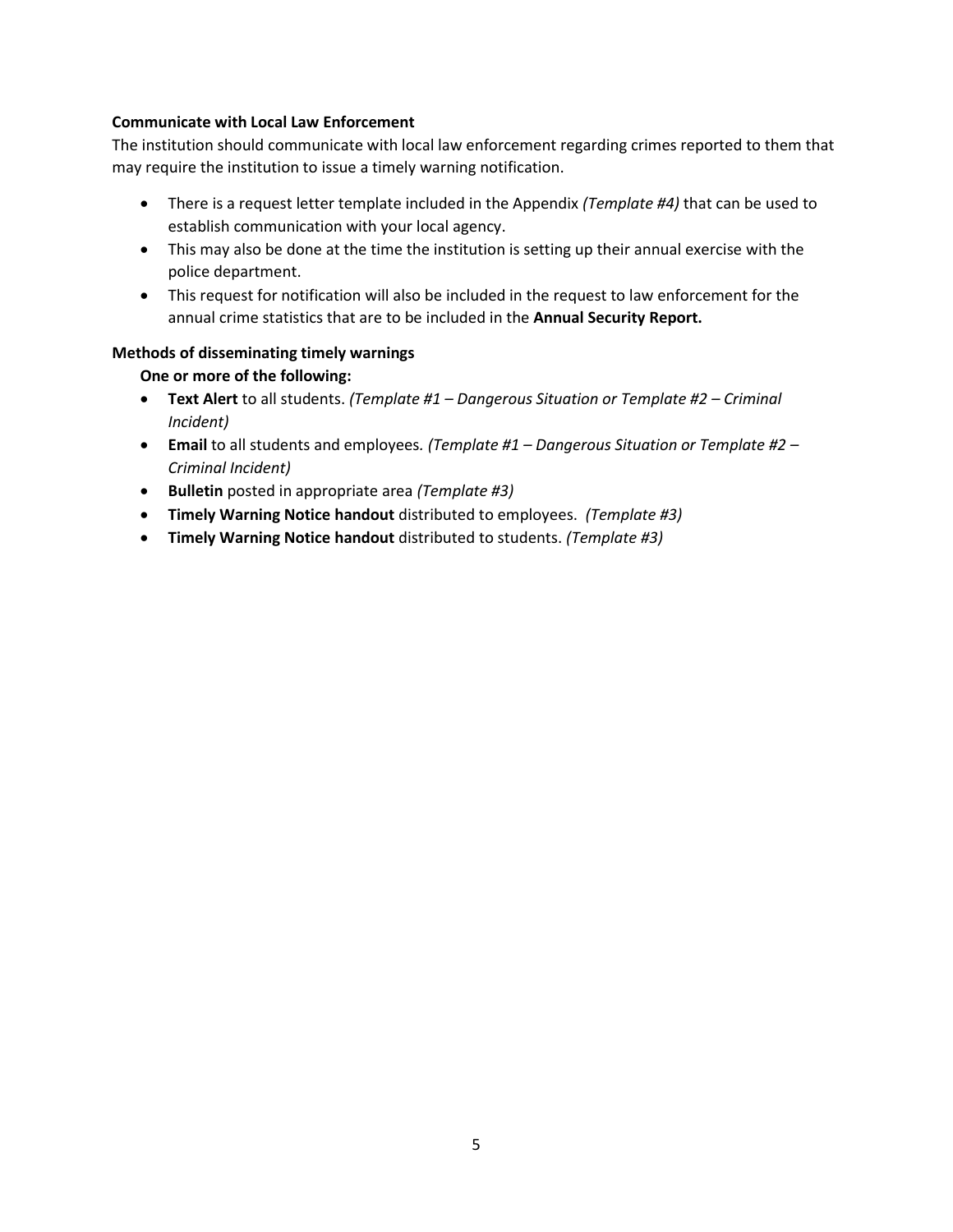## <span id="page-5-0"></span>Emergency Notifications and Timely Warnings *(The Differences Between the Two)*

#### **Emergency Notification**

**Scope:** Wide focus on any significant **emergency or dangerous situation** (may include Clery crimes).

**Why:** Emergency notification is triggered by an event that is currently occurring on or imminently threatening the campus. Initiate emergency notification procedures for **any significant emergency or dangerous situation involving an immediate threat to the health or safety of students or employees** occurring on the campus.

**Where:** Applies to situations that occur on your campus.

**When:** Initiate procedures immediately upon confirmation that a dangerous situation or emergency exists or threatens.

#### **Timely Warning**

**Scope:** Narrow focus on **Clery crimes**. Also includes severe weather and approaching hurricanes.

**Why:** Timely warnings are triggered by crimes that have already occurred but represent an ongoing threat. Issue a timely warning for any **Clery crime** committed on your \*Clery geography that is reported to your campus security authorities or a local law enforcement agency and is considered by the institution to represent a serious or continuing threat to students and employees.

**Where:** Applies to crimes that occur anywhere on your \*Clery geography. **When:** Issue a warning as soon as the pertinent information is available.

\**Clery geography definition: (1) on-campus, (2) on public property within or immediately adjacent to the campus*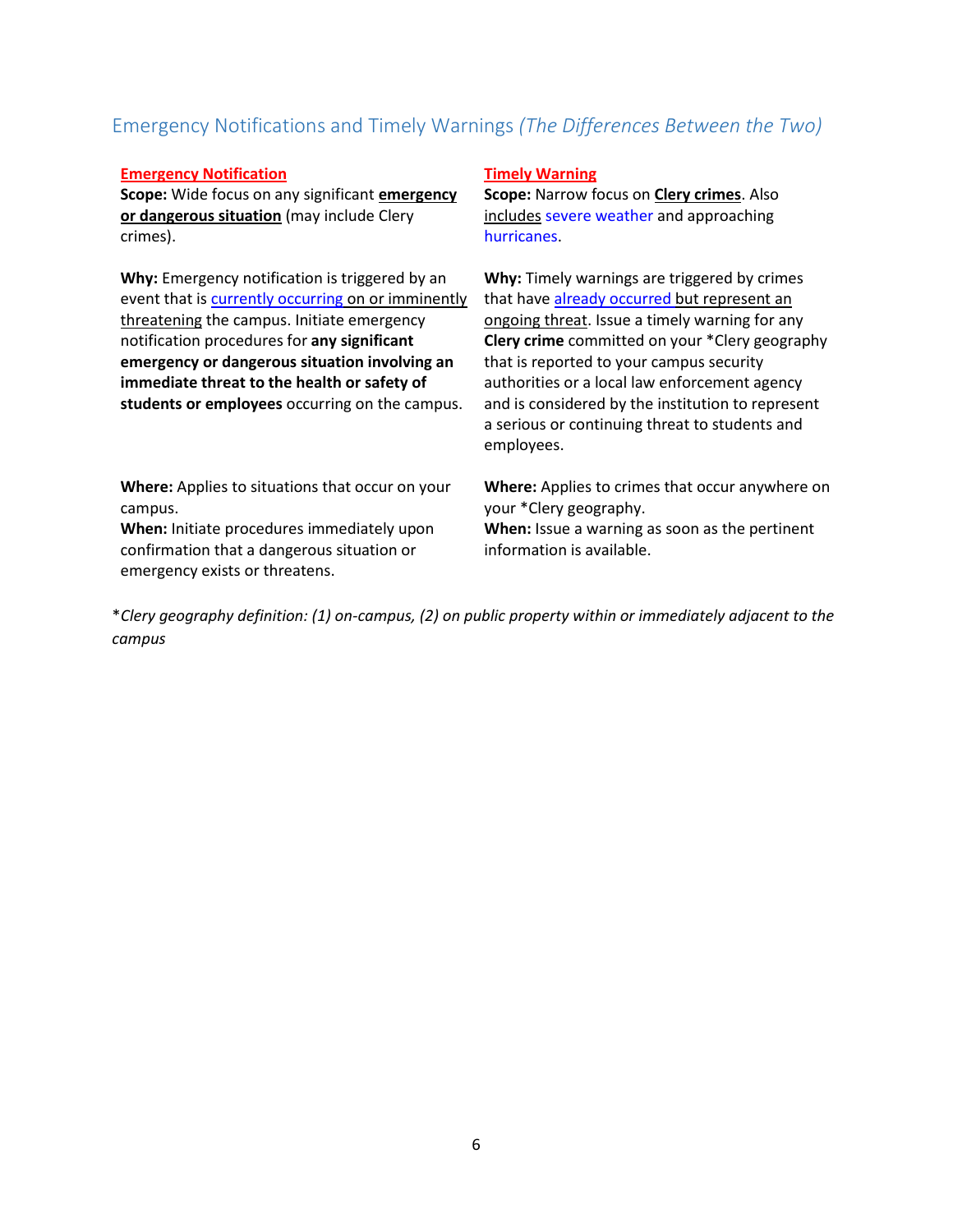## <span id="page-6-0"></span>Quarterly Emergency Drills

- **1) Tests may be announced or unannounced.** 
	- **The test must be scheduled** *(an actual emergency or false alarm will not fulfill a scheduled test)*
	- **Contain a drill** *(of a single procedure: e.g., Fire drill, lock down)*
	- **Contain an exercise** *(coordination with first responders)*
		- An exercise with police or fire department should be scheduled at least once a year.
	- **Contain follow-through activities** *(review of the test by survey or interview of the participants)*
		- This is to gain feedback from the participants
	- **Designed to assess and evaluate the emergency plan** *(did the test meet the goals of the drill)*
		- Measurable goals: e.g. Did everyone know their role and responsibilities? Was everyone notified that should have been notified?
		- Did the test meet the overall expectations?
- 2) **Publicize the emergency response and evacuation procedures** in conjunction with at least one test per calendar year.
	- Disseminate the emergency procedures to the campus community.
	- Examples: a handout in class, bulletin board post, email to the campus community
	- Note this publication on the Drill Evaluation and maintain the documentation
	- Must be kept in the Campus Safety Activity Log binder and copy sent to the Compliance Department
- 3) **Document the test.** To properly document the drill, please use the following forms that are located in the Appendix.
	- **Drill Evaluation** *(Template #5)*
		- This is to be completed by the Executive Director subsequent to each drill
		- Must be kept in the Campus Safety Activity Log binder and copy sent to the Compliance Department
		- Note the drill information in the Daily Activity Log
	- **Evaluation Survey\*** *(Template #6)*
		- This is to be completed by selected students and/or Campus Staff subsequent to each drill
		- Must be kept in the Campus Safety Activity Log binder and copy sent to the Compliance Department
	- **Interview/Meeting Feedback\*** *(Template #7)*
		- This Form is be used to document feedback from individual students and/or Campus Staff or can be used in a meeting or group setting
		- Must be kept in the Campus Safety Activity Log binder and copy sent to the Compliance Department

**Note:** \*May use either the Evaluation Survey or Interview/Meeting Feedback forms to document the review of the drill. Do not need to use both.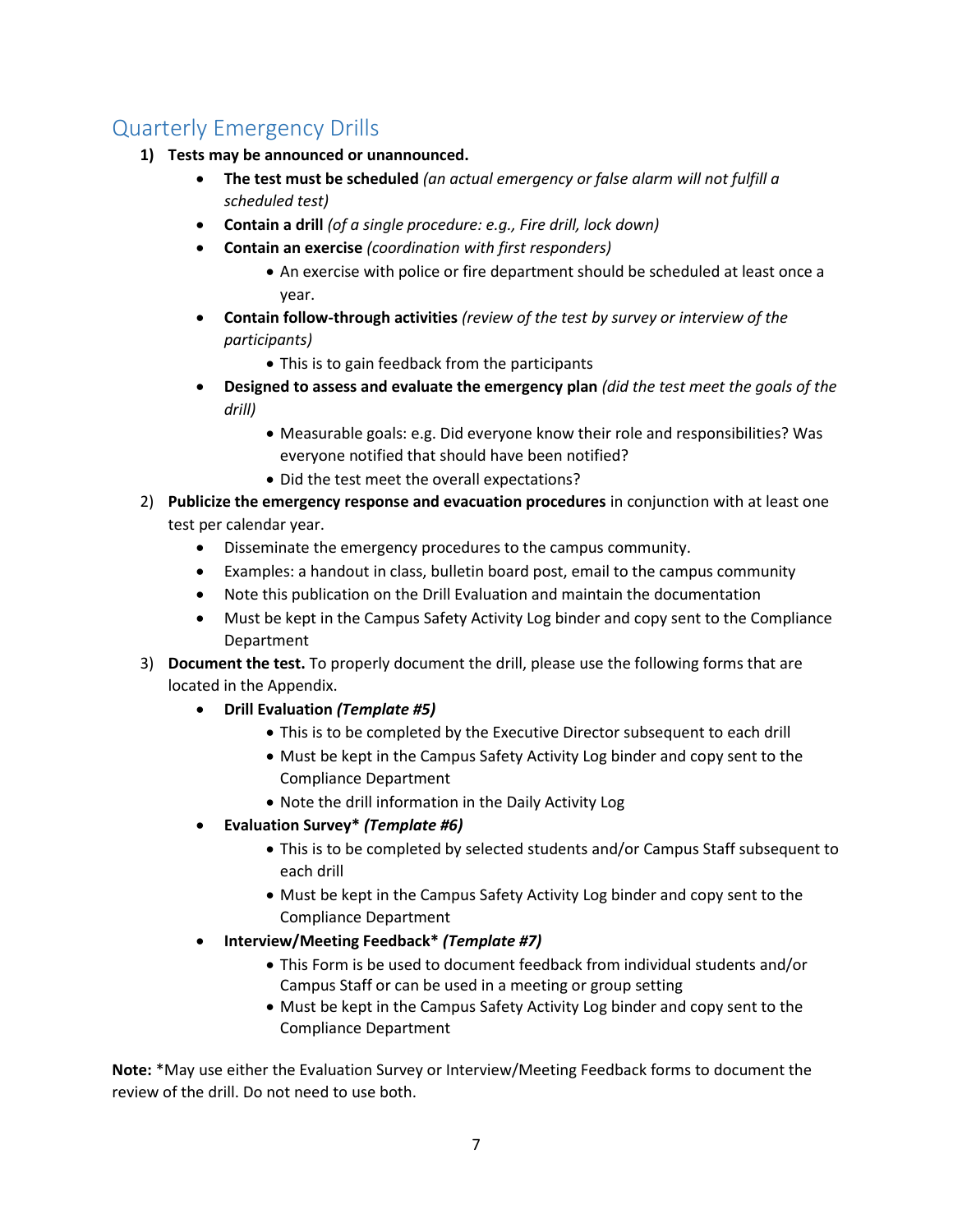# <span id="page-7-0"></span>Emergency and Evacuation Procedures

**Important Note: Because each campus is unique and configured differently, the leadership team at each campus will need to determine how best to evacuate or lockdown their campus.**

## <span id="page-7-1"></span>ACTIVE SHOOTER

Quickly determine the best way to protect employee and student's lives.

- $\bullet$  Call 9-1-1
- Send Emergency Notifications *(If Appropriate)*

### **Run - If Possible:**

- Have an escape route and plan in mind.
- Leave belongings behind.
- Keep hands visible to responding police officers.

### **Hide - Hide Out:**

- Hide in an area out of the active shooter's view.
- Block entry to hiding places and lock doors.
- Silence cell phones.

### **Fight - Take Action:**

- As a last resort and only when one's life is in imminent danger.
- Attempt to incapacitate the shooter.
- Act with physical aggression. Throw items at the shooter if possible.

## <span id="page-7-2"></span>LOCKDOWN

An imminent threat of violence may be cause for a lockdown of all or part of the campus. Some exterior doors will lock automatically. School officials will lock others manually. The goal is to limit exposure of students, faculty and staff to danger by preventing dangerous persons from entering campus buildings.

#### **If a lockdown is ordered:**

- $\bullet$  Call 9-1-1
- Send Emergency Notifications *(If Appropriate)*
- Stay Inside! Do not leave the building unless an imminently dangerous situation arises inside. If outside, seek shelter in the nearest building.
- Take shelter in a lockable room if possible.
- Close windows, shades and blinds, and avoid being seen from outside the room if possible.
- Report any emergency or unusual condition to School Official.
- Do not let anyone in or out. Only allow uniformed first responders in.
- Use discretion in admitting anyone into a secure building.
- Once in a secure location, do not leave until receiving the "all clear" from a police officer or School Official.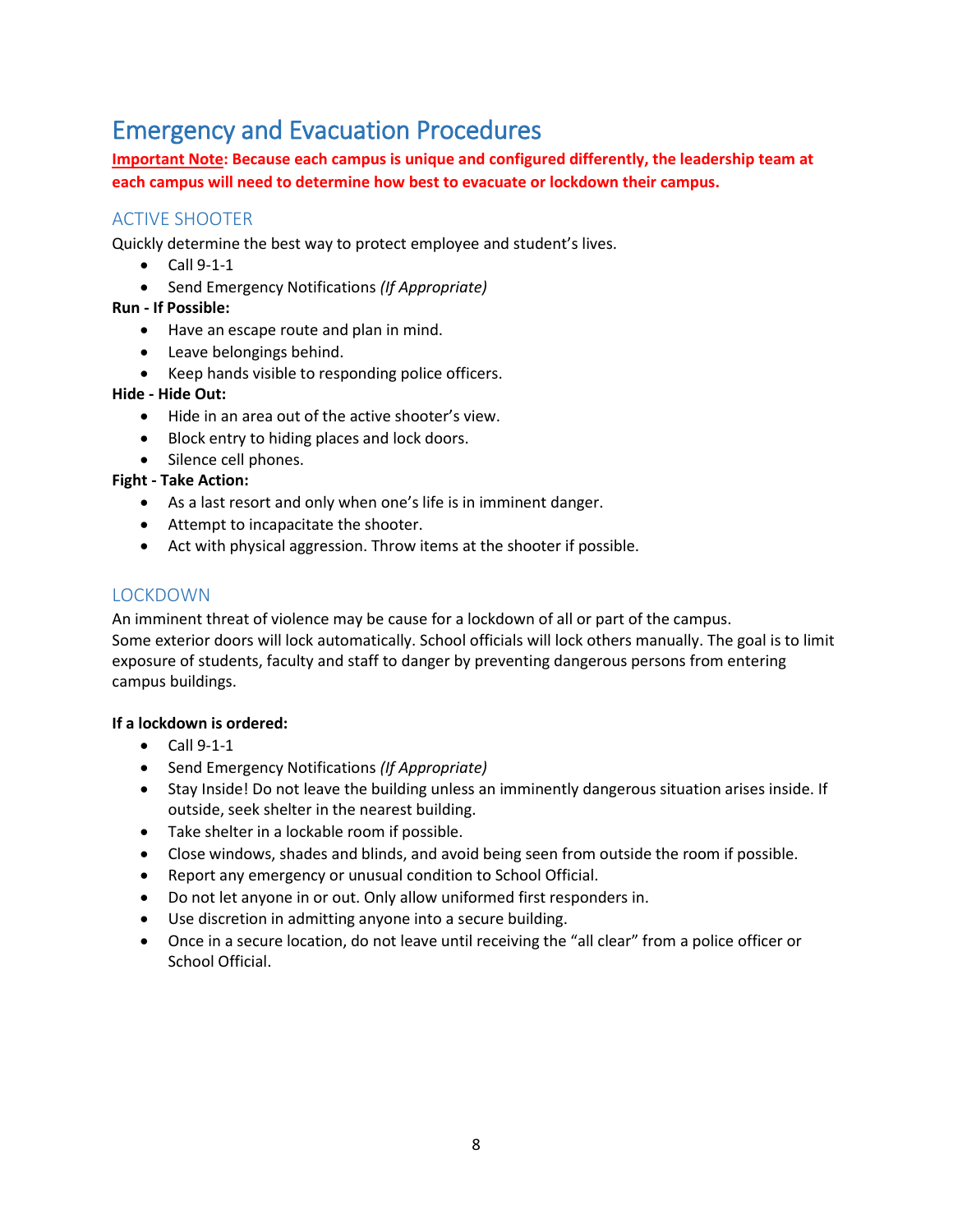## <span id="page-8-0"></span>EVACUATION

### **Building Evacuation**

- Notify a School Official and call 9-1-1
- Activate the fire alarm system
- Send Emergency Notifications *(If Appropriate)*
- All building occupants are required to evacuate when the fire alarm sounds or upon the order of an authorized School Official.
- If time permits, stabilize lab procedures and unplug or disable any device that could make a dangerous situation even worse.
- Move to the closest exit and proceed down the EXIT stairwell in a safe and orderly manner. Do NOT use elevators.
- Proceed to the predetermined outside area stated in the Emergency Exit guidelines posted throughout the school campus.
- Remain at least three hundred (300) feet outside of the building and await further instructions. Keep roadways open and beware of approaching emergency vehicles. Notify emergency responders of anyone trapped or any special conditions in the building.
- Do not go back in the building for any reason until an authorized School Official deems it safe to re-enter.

## <span id="page-8-1"></span>EVACUATING THE DISABLED

**Pre-Planning is Important**. If someone needs assistance evacuating in an emergency, it should be preplanned. Disabled employees should contact a School Official directly for assistance in pre-planning.

#### **Evacuation Procedures**

- Attempt a rescue evacuation only when the disabled person is in immediate danger and cannot wait for professional assistance.
- If the building has an Area of Refuge, assist the disabled person to that area. If possible, at least one person should wait with the disabled person. For buildings that do not have an Area of Refuge, the disabled person should be moved to the nearest stairwell, or a room with the door shut which is well clear of any hazardous area.
- Ask others leaving the building to notify emergency responders that a disabled person needs assistance in evacuating. Give the specific location.
- If waiting for rescue is not an option, two physically capable occupants of the building should be invited to volunteer to assist the disabled in evacuating. Ask how the disabled person can best be assisted or moved, and whether they require any special considerations or items that need to come with the person. Keep in mind that you may need to clear debris in order to safely evacuate.
- Do not use elevators unless told to do so by emergency responders.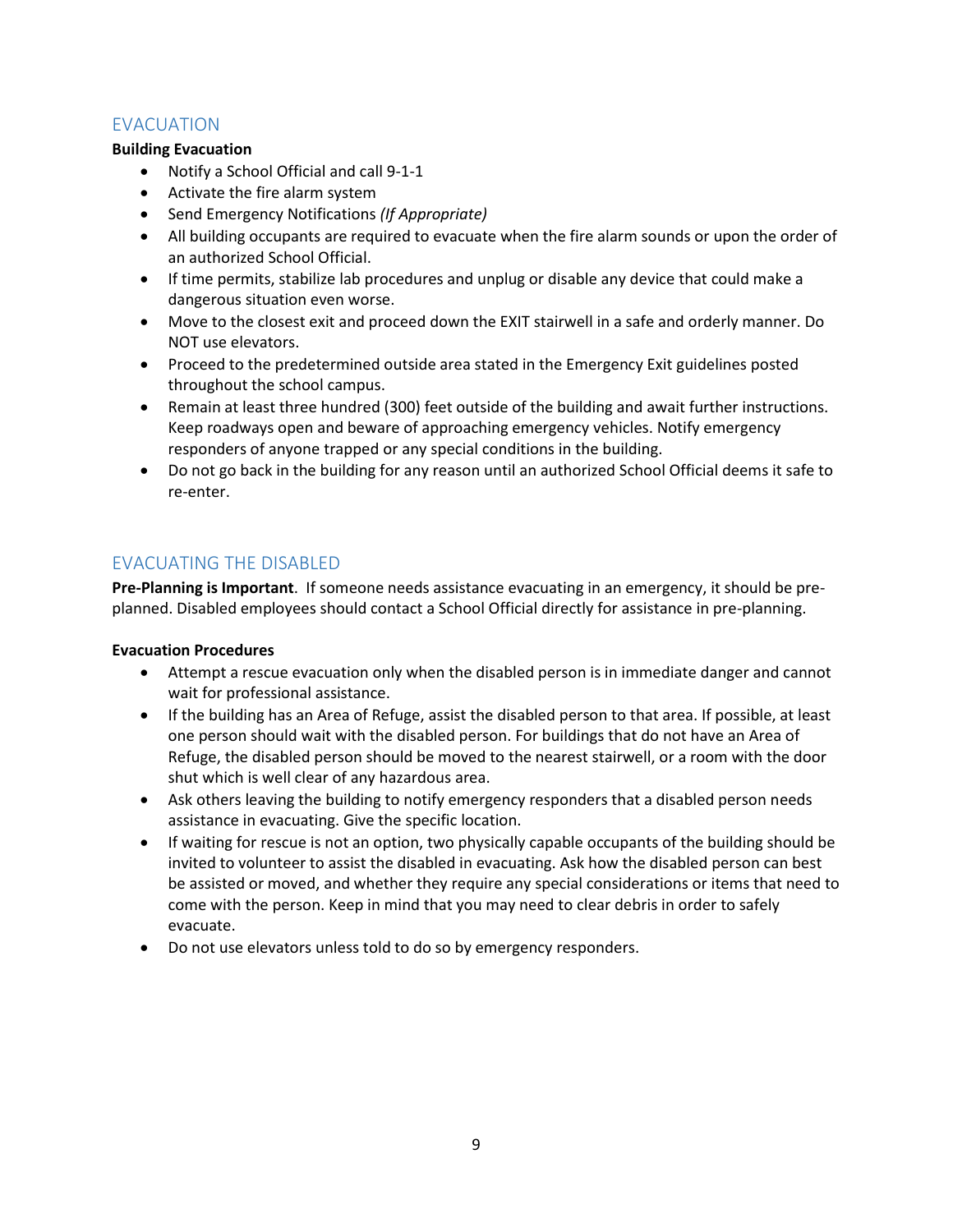## <span id="page-9-0"></span>SHELTER-IN-PLACE

Shelter-in-place is designed to keep students and personnel safe while indoors if dangerous environmental conditions exist, such as extreme weather or a hazardous materials release.

#### **If a shelter-in-place is ordered:**

- Send Emergency Notifications *(If Appropriate)*
- If outside, seek shelter in the nearest building, preferably in an interior room with few windows.
- Allow access to others seeking shelter. Remember: a Shelter-in-Place order means there are dangerous environmental conditions but NOT any known threat of violent behavior. Allowing others into the building will not jeopardize one's safety.
- Close all exterior doors, windows and any other openings to the outside.
- Avoid overcrowding by selecting several rooms if necessary.
- Report any emergency or unusual condition to a School Official.
- Do not leave the building until receiving the "all clear" from a police officer or a School Official.

## <span id="page-9-1"></span>BOMB THREAT

Bomb threats usually come by telephone. If the school receives a bomb threat call, remain calm.

**Obtain as much information as possible from the caller as you can.**

### **After the call:**

- Notify a School Official and call 9-1-1
- Send Emergency Notifications *(If Appropriate)*
- Describe to the emergency operator the caller's voice, any background noises you heard, and the exact wording of the message.
- Do not touch suspicious packages. Be sure to inform a School Official of any suspicious packages, items or people in the area.
- Follow instructions from first responders in regards to evacuation assembly areas.

## <span id="page-9-2"></span>HOSTAGE SITUATION

#### **IF YOU HEAR OR SEE A HOSTAGE SITUATION:**

- Immediately remove yourself from any danger.
- Notify a School Official and call 9-1-1

Be prepared to provide the following information:

- Location and room number of incident.
- Number of possible hostage takers.
- Physical description and names of hostage takers, if possible.
- Number of possible hostages.
- Any weapons the hostage takers may have.
- Your name.
- Your location and phone number.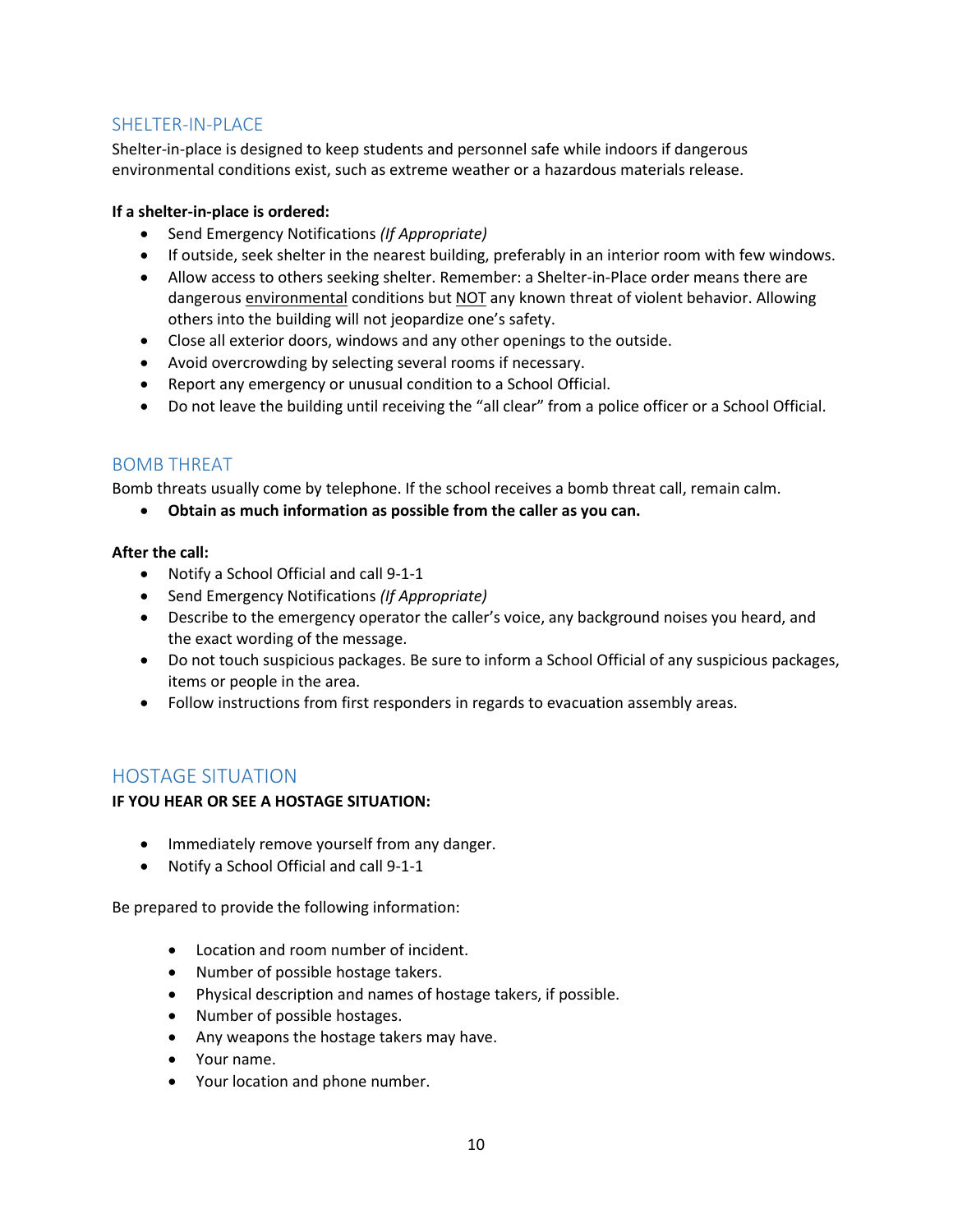## <span id="page-10-0"></span>SUSPICIOUS PACKAGE

- Notify a School Official and call 9-1-1
- Send Emergency Notifications *(if appropriate)*
- Do not open the suspicious item. If it has been opened, remain calm.
- Do not move the letter or package or examine it further.
- Keep others out of the area. Close off the area if possible.
- If possible, limit the use of two-way radios and cell phones near the suspicious item.
- If the package is leaking a substance or powder and someone has come into contact with the substance, keep their hands away from their eyes, nose, mouth, or any part of their face. Do not let others touch the person.
- Wash their hands and arms from the elbow down with soap and hot water.
- Do not attempt to clean or cover anything that might have spilled from a package.
- Follow all instructions given by emergency responders.

## <span id="page-10-1"></span>FIRE/EXPLOSION

- Activate the fire alarm system by pulling a fire alarm station on your way out of the building.
- $\bullet$  Call 9-1-1
- Send Emergency Notifications*(If Appropriate)*
- If time permits, stabilize lab procedures and unplug or disable any device that could make a dangerous situation even worse.
- Evacuate the building via the nearest exit. Warn others as you leave.
- Do not use elevators.
- Feel doors before opening, and close doors and windows as you leave if safe to do so.
- If trapped, keep the doors closed and place cloth under them to keep out smoke. Signal for help by hanging an object (e.g., such as a jacket or shirt) out window to attract attention.
- Remain at least three hundred (300) feet outside of the building and await further instructions. Keep roadways open and beware of approaching emergency vehicles. Notify emergency responders of anyone trapped or any special conditions in the building.
- Do not go back in the building for any reason until an authorized School Official deems it safe to re-enter.

## <span id="page-10-2"></span>EARTHQUAKE

#### **Inside a Building:**

- DROP to the ground. For those students and staff who are physically unable to drop to the ground, they should remain seated and cover their heads with their arms and hands.
- COVER under or near desks, tables, or chairs in a kneeling or sitting position.
- HOLD onto table or chair legs. Protect eyes from flying glass and debris.
- Be aware of aftershocks.
- School staff should check for injuries and assess the general safety of the school.
- Call 9-1-1 (If injuries, gas leak or fire)
- Send Emergency Notifications *(if appropriate)*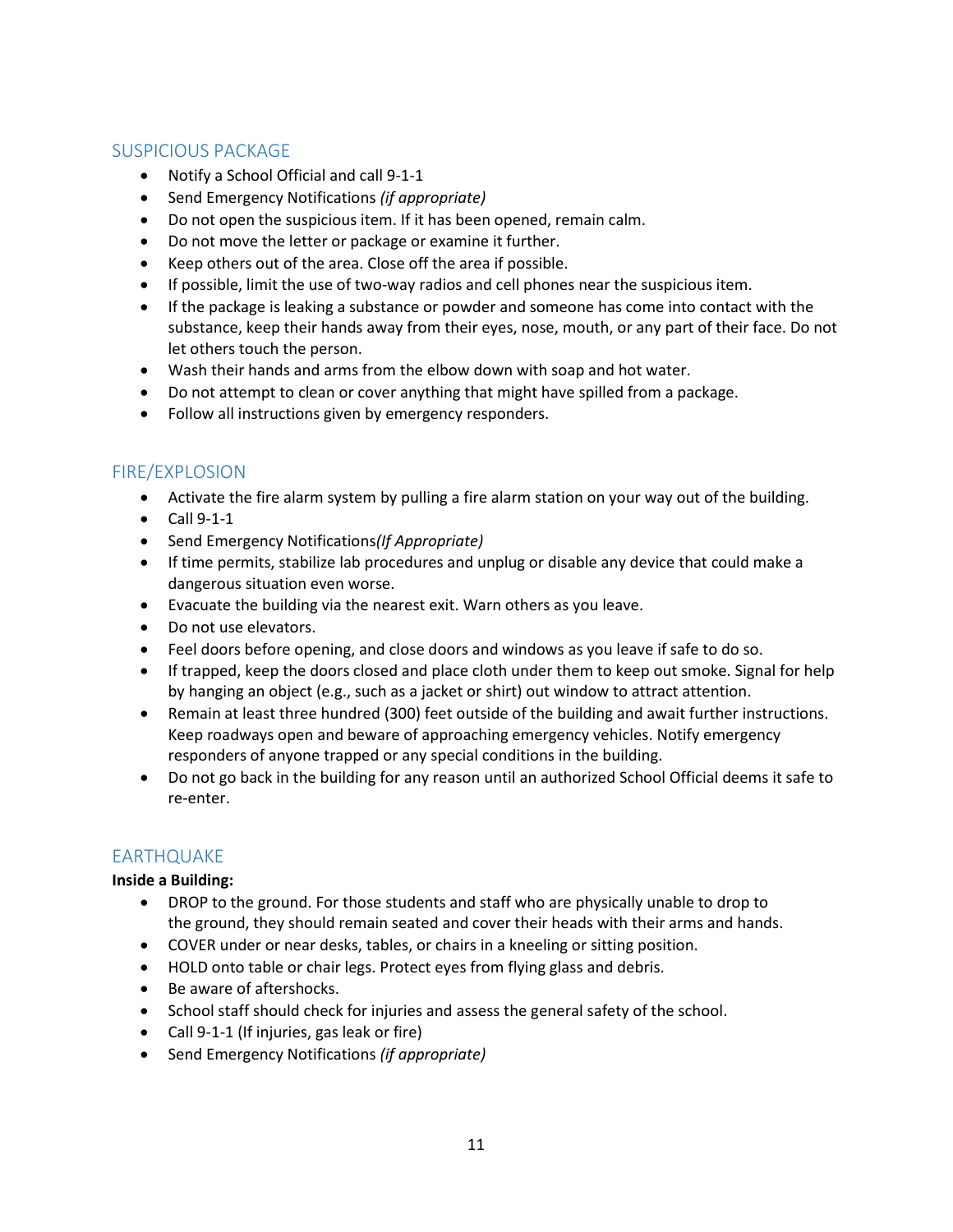#### **Outside of a Building:**

- Move away from overhead hazards such as power lines, trees, and buildings.
- DROP to the ground and COVER the back of the neck with your hands.
- Do not enter buildings until it is safe to do so.
- School staff should check for injuries.

## <span id="page-11-0"></span>INCLEMENT WEATHER (HURRICANE, STORM OR FREEZING RAIN/ICE)

- The decision to delay classes or close the Campus due to inclement weather will be made by the Campus President/Executive Director, the Regional Vice President of Operations and Senior Executive Management.
- Send Emergency Notifications (if appropriate)
- Students are to go home or stay at home and not to come to the campus when a weather related campus closure is announced.

## <span id="page-11-1"></span>TORNADO/SUDDEN SEVERE WEATHER

- A *tornado watch* is issued by the National Weather Service when tornadoes are possible in the area.
- A *tornado warning* is issued when a tornado has been sighted, or indicated by weather radar, in the area.
- Monitor local TV stations and weather websites for severe weather updates.
- Be prepared to take shelter on the lowest level of your building or residence hall if a tornado warning is issued.
- Send Emergency Notifications *(if appropriate)*
- Do not pull the fire alarm to alert others of a tornado warning.
- Stay away from windows and exterior doors.
- Move to an interior hallway for shelter.
- Wait for an "all clear" notification prior to returning to your work area, classroom, or living area.
- If outdoors, lie in a ditch, low-lying area, or crouch near a building if shelter is not available or if there is no time to get indoors.

## <span id="page-11-2"></span>CHEMICAL SPILL

- Notify a School Official and call 9-1-1
- Send Emergency Notifications *(if appropriate)*
- Do not attempt to clean up the spill.
- Remove everyone from the area.
- Close doors to isolate the area.
- If anyone had contact with the hazardous material, they should be isolated and await treatment by emergency personnel. They should not leave the site until they are cleared by emergency responders.
- Do not pull the fire alarm unless there is a fire.
- Provide first responders with information about the spill, chemical and the spill area.
- Evacuate the building if first responders issue the evacuation order.
- Re-enter the building only when an "all clear" is provided by first responders.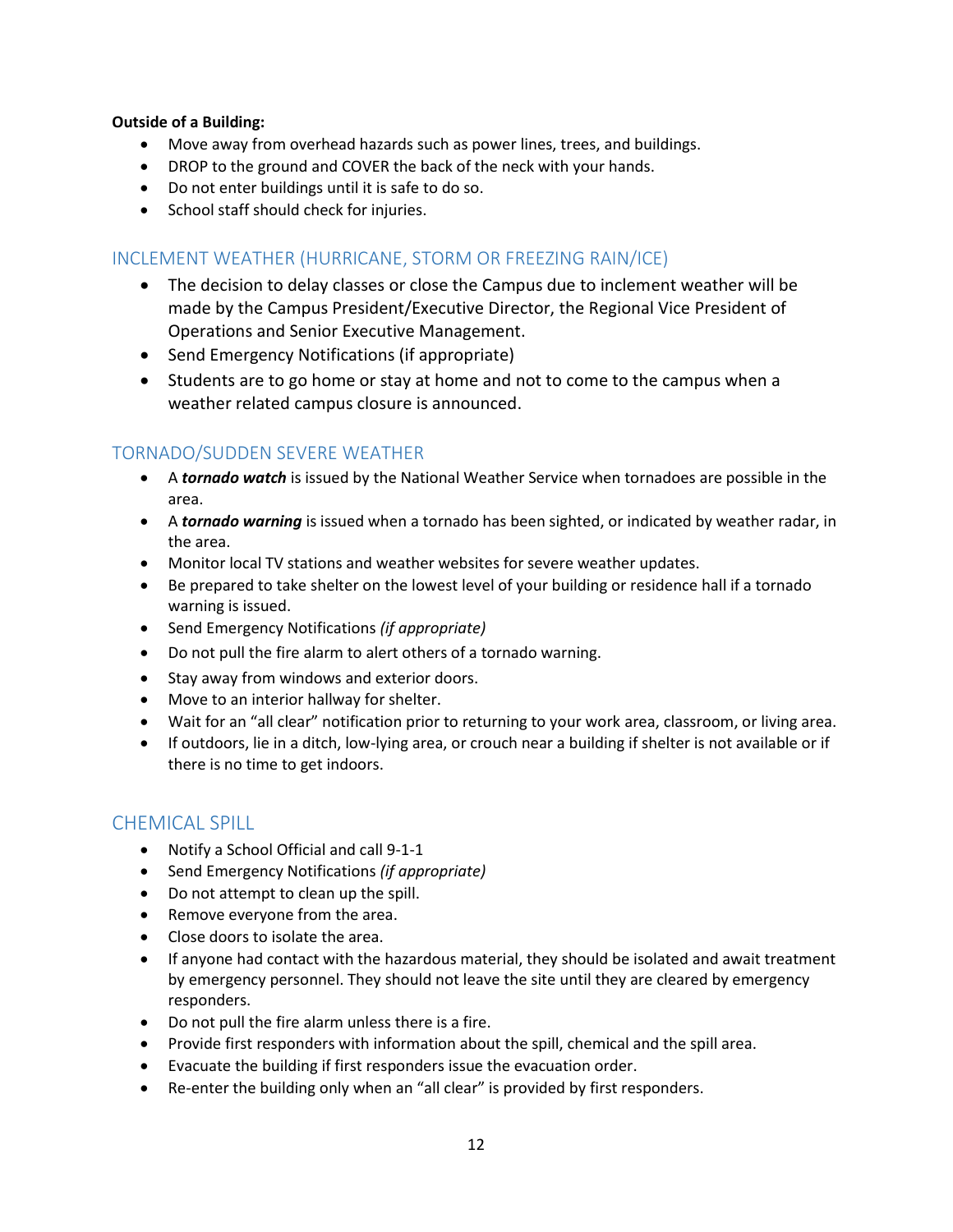## <span id="page-12-0"></span>GAS LEAK

- Notify a School Official and call 9-1-1
- Activate the fire alarm system
- Send Emergency Notifications *(if appropriate)*
- Determine where the odor of gas is emanating from (a particular room or area, inside or outside the building).
- If ordered to do so, evacuate the building.
- If the gas odor emanates from outside the building, close all windows and doors and remain inside.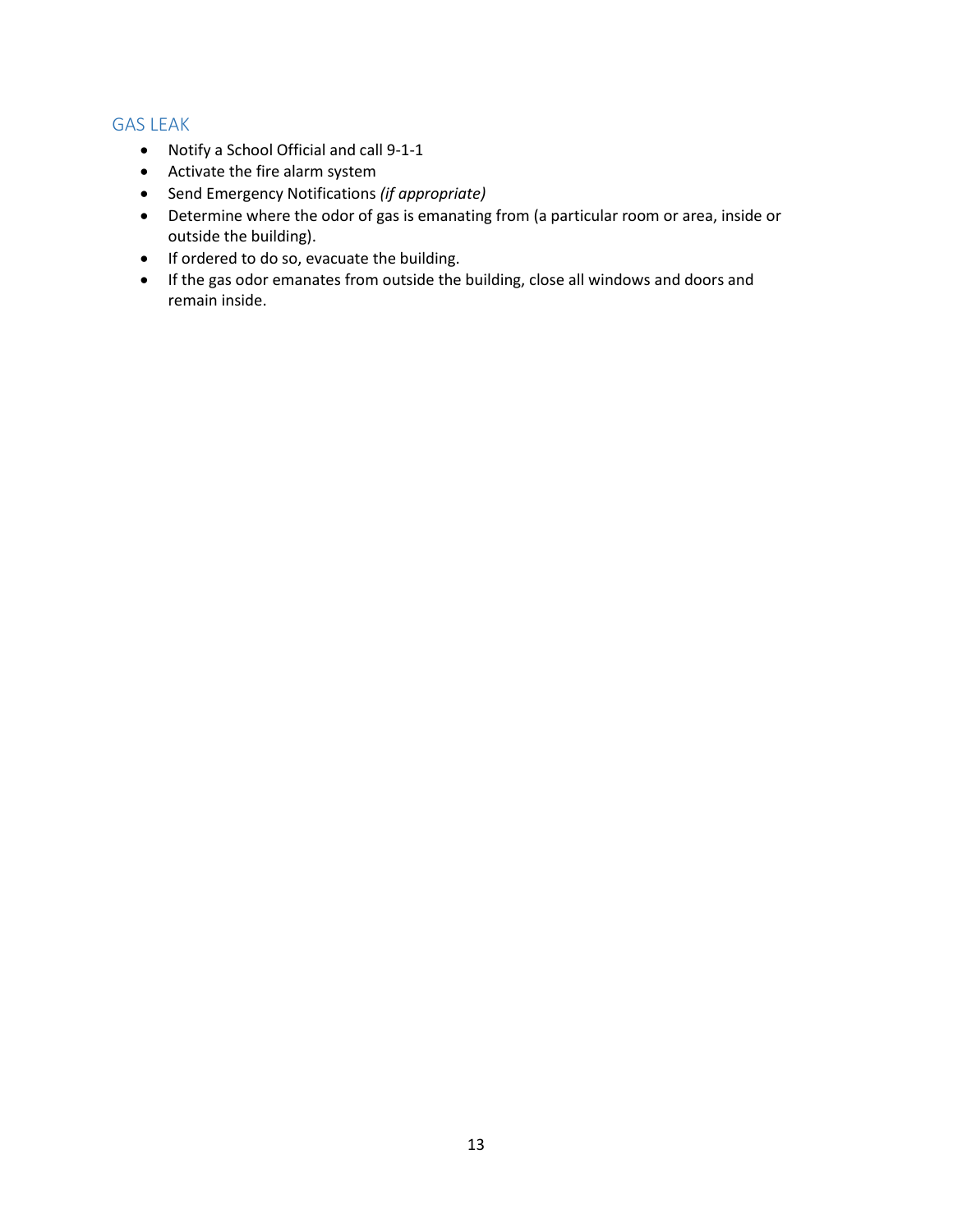## <span id="page-13-0"></span>FIRST AID PROCEDURES

*This information is not intended to take the place of formal first aid training or certification; it is provided to enable the layperson to administer general first aid as a service to our students and employees, or emergency care in life-threatening situations, until qualified medical personnel arrive to continue treatment.*

First aid is the treatment given a victim prior to the arrival of professional medical assistance. **First aid does not replace the attention of a physician or medical emergency agencies**. While the following guidelines are not a substitute for first aid training, they will help you provide assistance until medical assistance arrives.

## **1. Broken Bones**

Call for medical assistance. If medical assistance will arrive in a short time, make no attempt to move the victim unless absolutely necessary. Attempt to immobilize the injured limb to prevent further injury. If the victim must be moved, splint the injured part with any available rigid long enough to reach above and below the break. Secure the splint above and below the break. Never attempt to set a broken bone. Watch for signs of shock.

## **2. Bleeding**

Call for medical assistance. If bleeding is severe, apply firm and steady pressure to the wound with layers of sterile gauze pads or bandages. If none are available, use any cloth. Do not remove the dressing. If the pad becomes saturated with blood, add more layers. Bandage the pads firmly in place. If no gauze or cloth is available, close the wound with your fingers, holding it closed. Keep the victim lying down until medical help arrives. Never use a tourniquet to control bleeding unless you are dealing with an amputated, crushed, or mangled limb. Use a tourniquet ONLY as a last resort effort to save a victim's life, because applying a tourniquet may result in loss of limb.

## **3. Burns**

Minor Burns: Immerse burned part in clear cold water or apply ice for pain relief. Bandage with sterile pad or clean cloth. If pain persists, apply mild burn ointment.

Severe Burns: Call for medical assistance. Take immediate steps to relieve pain, prevent infection and treat victim for shock. If the burn was caused by fire, boiling liquid, or hot metal, do not strip away clothing over the affected area.

Keep air away from burn by covering area loosely in place. Apply no ointment. Keep the victim lying down. If conscious, give the victim plenty of water.

Chemical Burns: Flush the burn with large amounts of water. Cover the burn with cleanest cloth available, and have victim lie down until medical assistance arrives.

For chemical burns of the eyes, flush the eyes with large amounts of water immediately. Cover the eyes and rush the victim to the hospital.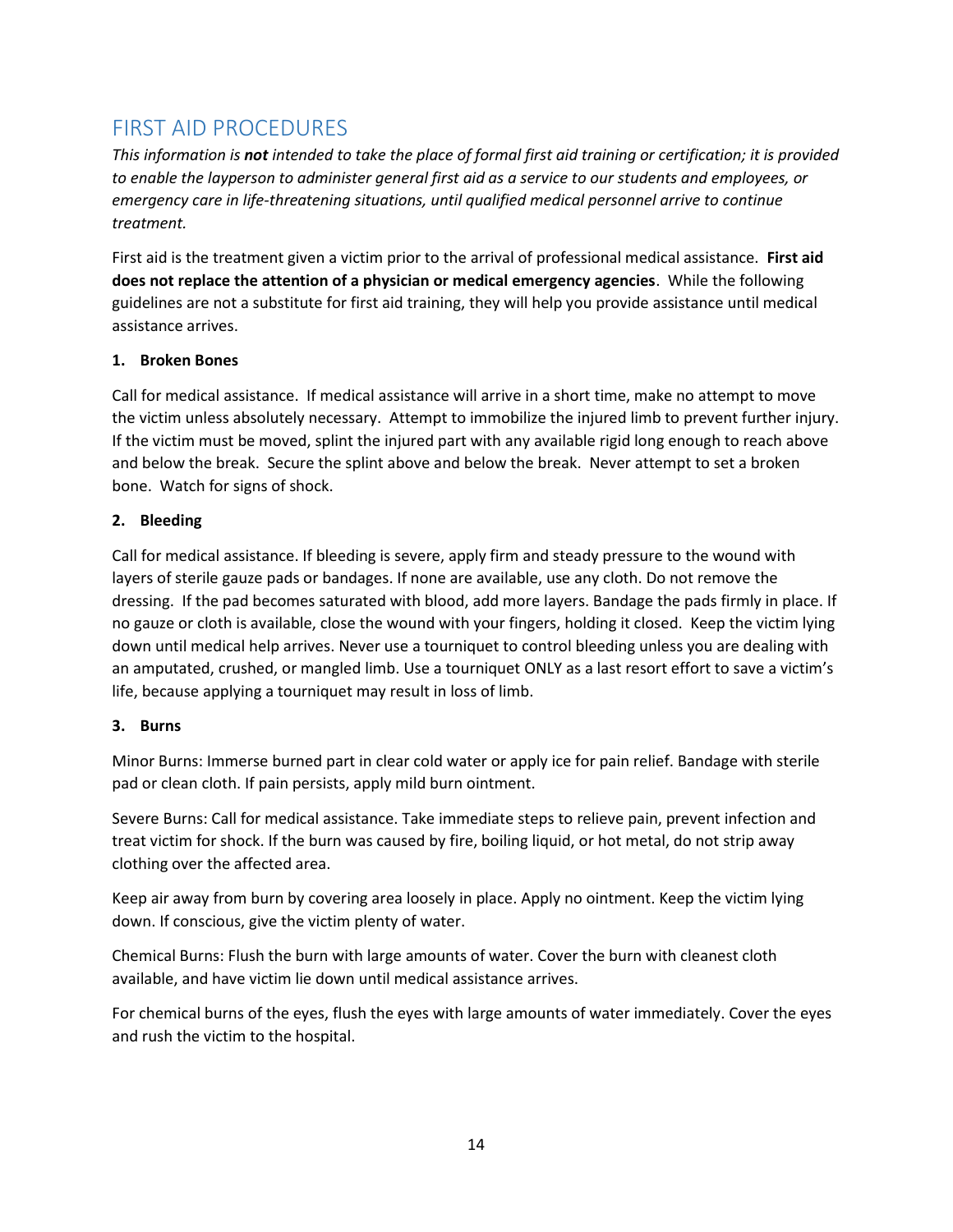## **4. Poisoning**

Call for medical assistance immediately. If the victim loses consciousness give no further assistance. If breathing stops, start mouth-to-mouth resuscitation. Follow the instructions of the "911" personnel.

## **5. Shock**

The symptoms of shock include weakness, cold pale and clammy skin with beads of perspiration on face and palms, rapid weak pulse, chills, nausea and irregular breathing. First aid, in these situations, involves keeping the victim warm with blankets to prevent loss of body heat and lying down. If the victim is conscious and able to swallow give water. If nausea is involved, stop all liquids.

## **6. Lack of Breathing**

If breathing stops for any reason, start mouth-to-mouth resuscitation. Have someone call "911".

- **a)** Place the victim on their back and determine if there is anything in the victim's mouth. If there is, turn the victim's head to one side and wipe out the mouth with a finger.
- **b)** Straighten the victim's head and tilt it back so that the chin points up. Push down to keep the victim's tongue from blocking the airway.
- **c)** Place your mouth over the victim's and pinch his nostrils shut with your fingers.
- **d)** Breathe into the victim's mouth until the chest rises.
- **e)** Remove your mouth and listen for the sound of escaping air. If you don't hear it, check the victim's head and jaw positioning and repeat the process. If there is no sound of escaping breath this time, turn the victim on their side and slap the back between the shoulders. Check the mouth again for foreign matter.
- **f)** Repeat steps 2, 3, and 4 removing your mouth to allow breath to escape from the victim's lungs. This process should be repeated 12 times per minute for an adult. Above all, keep repeating the process until help arrives.

If possible, wear protective clothing and wash your hands before and after administering care, even if you wear rubber gloves. Avoid direct contact with blood-soiled objects or another person's blood and body fluids. Place a barrier between yourself and victim's blood if necessary, and do not eat, drink, or touch your mouth, nose, or eyes when giving first aid. Complete the accident reporting in all cases of injury and submit it to your supervisor.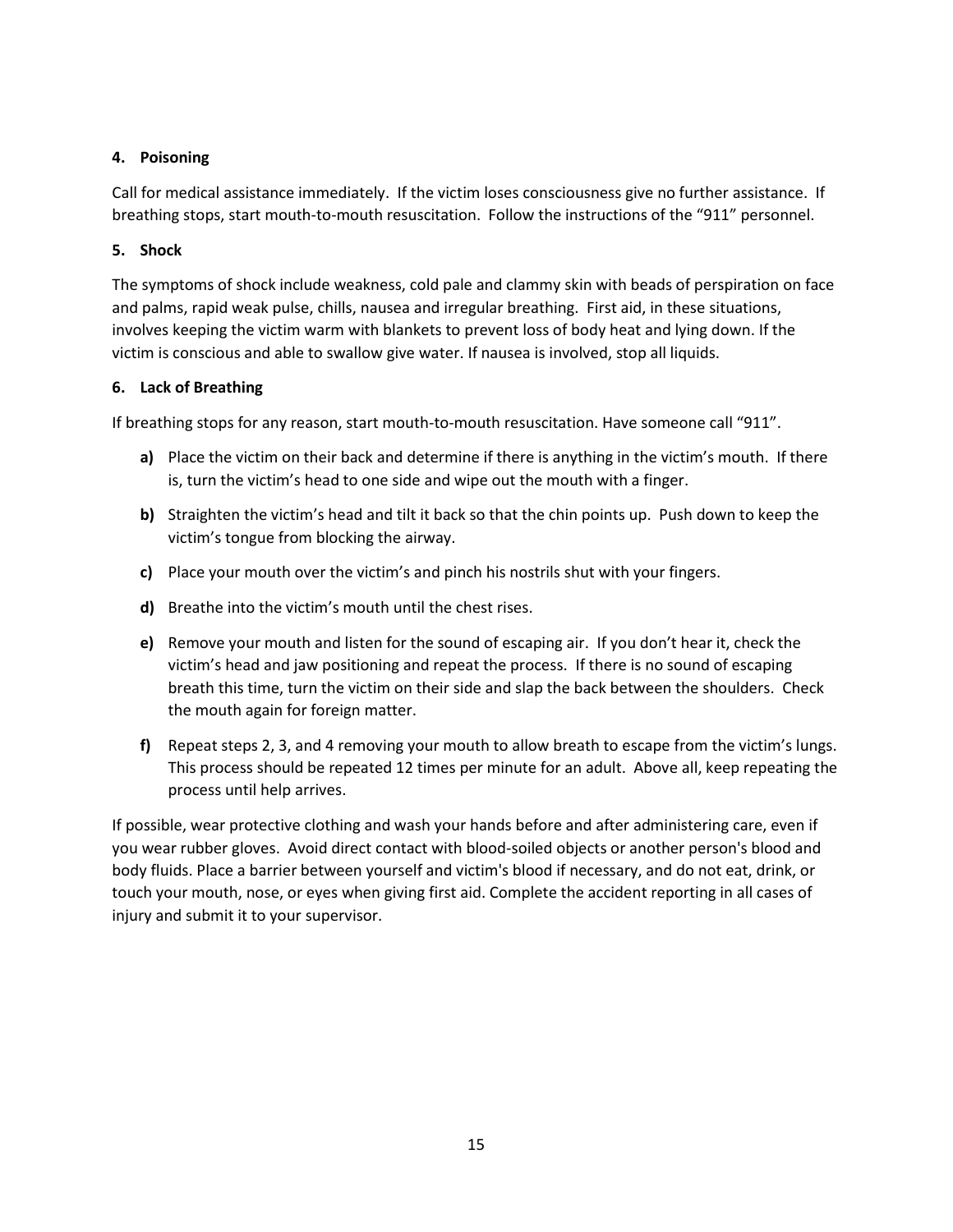## <span id="page-15-0"></span>FIRE EXTINGUISHERS

The correct fire extinguisher to use is an ABC fire extinguisher, which is appropriate for most fires. ABC refers to the types of fires:

### **A- Fires involving trash, wood and paper**

- **B- Fires involving liquids, chemicals and grease**
- **C- Fires involving electrical equipment**

Although most fire extinguishers work as stated herein, there are exceptions. Be familiar with the instructions on the use of fire extinguishers in your area.

### **WHAT TO DO**:

If there is a fire, get everyone outside. Call the fire department. You should NEVER attempt to stop a large fire. Close the doors to stop the spread of the fire. Don't let the fire block your escape path in case the fire gets out of control. Never use water to extinguish a grease, or electrical fire. When using a fire extinguisher learn to **PASS**-

- 1. **P**ULL Pull the pin. Some units require the releasing of a lock or latch pressuring a puncture lever.
- 2. **A**IM Aim the extinguisher nozzle (horn or hose) at the base of the fire.
- 3. **S**QUEEZE Squeeze or press the handle.
- 4. **S**WEEP Sweep from side to side at the base of the fire until it goes out. Shut off the fire extinguisher. Watch for re-flash and reactivate the extinguisher if necessary.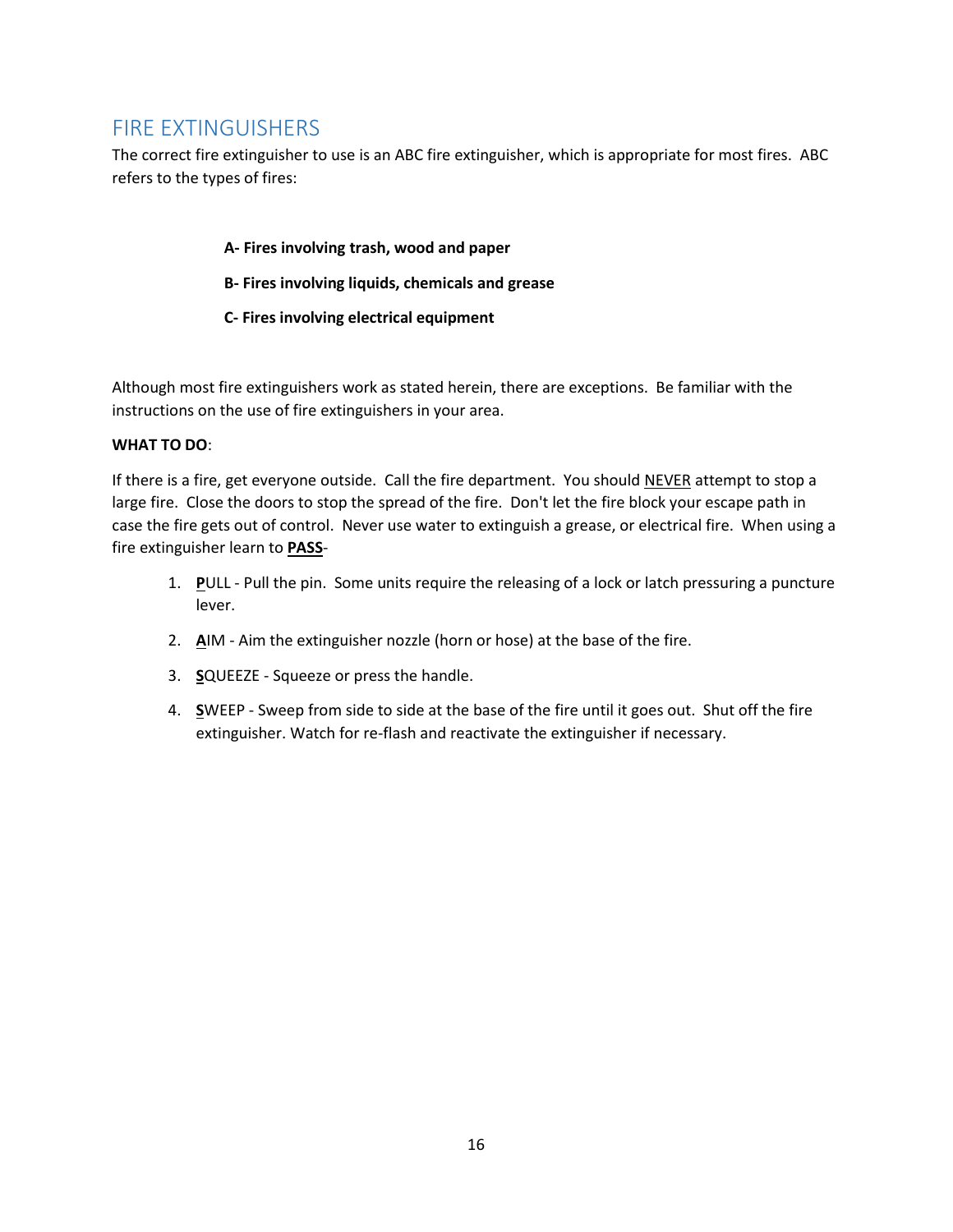# <span id="page-16-0"></span>Appendix

The Campus Safety & Security Unity Page is located at the link below. The Emergency notification templates are provided as fillable templates at the following location:

**<http://unify.iecglobal.com/departments/PPF/Miscellaneous/Forms/AllItems.aspx>**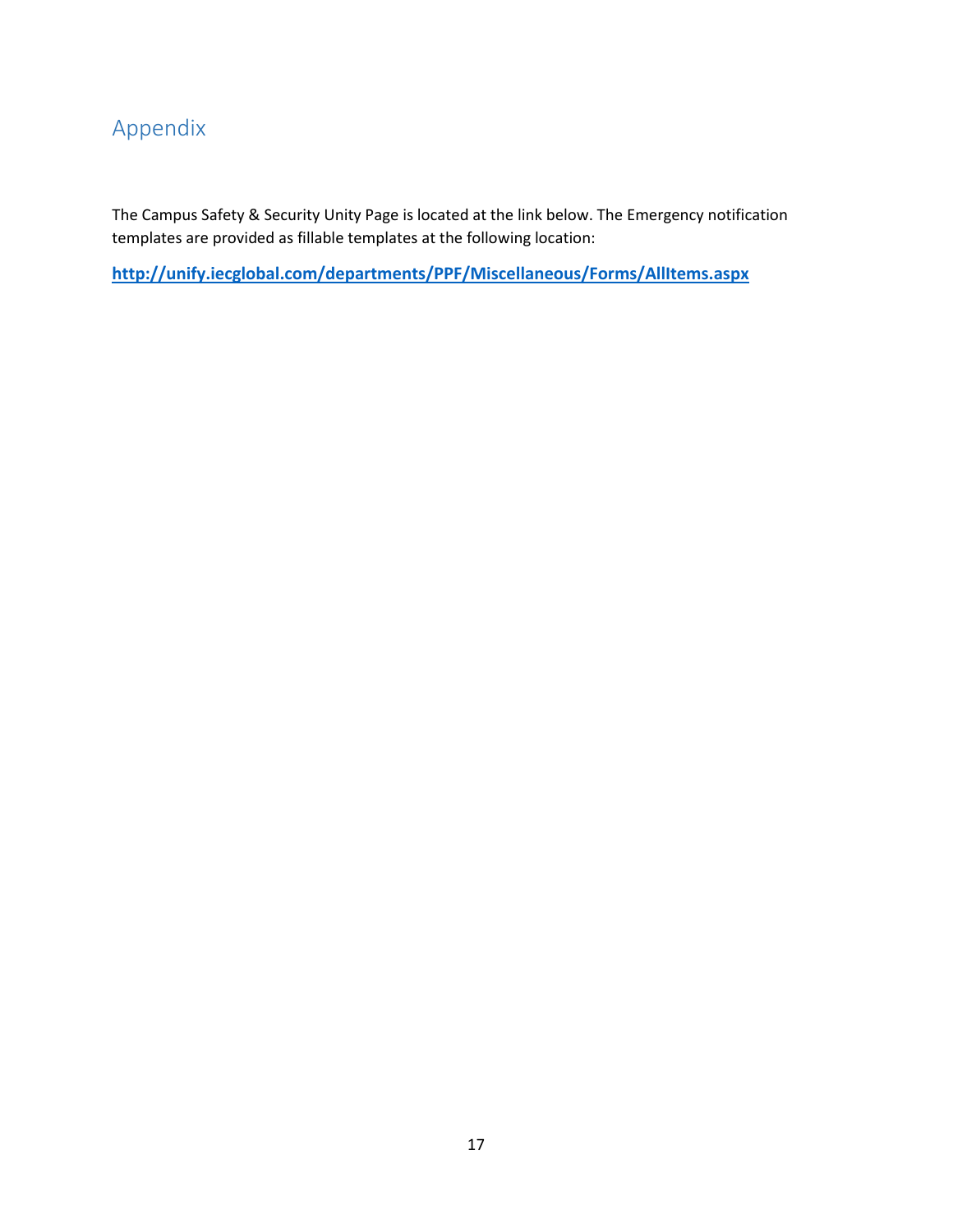## <span id="page-17-0"></span>Templates *(For Notifications and Evacuation Drills)*

#### **Unify link to fillable templates:**

**[http://unify.iecglobal.com/departments/PPF/Miscellaneous/Forms/AllItems.aspx?RootFolder=%2Fde](http://unify.iecglobal.com/departments/PPF/Miscellaneous/Forms/AllItems.aspx?RootFolder=%2Fdepartments%2FPPF%2FMiscellaneous%2FCampus%20Emergency%20Plan%2C%20Notifications%20and%20Forms&FolderCTID=0x0120005430FE4BBF0A7A4599412D47B389656B&View=%7B58BD297B%2D91D1%2D46DE%2D8AE0%2DB16F772AE157%7D) [partments%2FPPF%2FMiscellaneous%2FCampus%20Emergency%20Plan%2C%20Notifications%20and](http://unify.iecglobal.com/departments/PPF/Miscellaneous/Forms/AllItems.aspx?RootFolder=%2Fdepartments%2FPPF%2FMiscellaneous%2FCampus%20Emergency%20Plan%2C%20Notifications%20and%20Forms&FolderCTID=0x0120005430FE4BBF0A7A4599412D47B389656B&View=%7B58BD297B%2D91D1%2D46DE%2D8AE0%2DB16F772AE157%7D) [%20Forms&FolderCTID=0x0120005430FE4BBF0A7A4599412D47B389656B&View=%7B58BD297B%2D9](http://unify.iecglobal.com/departments/PPF/Miscellaneous/Forms/AllItems.aspx?RootFolder=%2Fdepartments%2FPPF%2FMiscellaneous%2FCampus%20Emergency%20Plan%2C%20Notifications%20and%20Forms&FolderCTID=0x0120005430FE4BBF0A7A4599412D47B389656B&View=%7B58BD297B%2D91D1%2D46DE%2D8AE0%2DB16F772AE157%7D) [1D1%2D46DE%2D8AE0%2DB16F772AE157%7D](http://unify.iecglobal.com/departments/PPF/Miscellaneous/Forms/AllItems.aspx?RootFolder=%2Fdepartments%2FPPF%2FMiscellaneous%2FCampus%20Emergency%20Plan%2C%20Notifications%20and%20Forms&FolderCTID=0x0120005430FE4BBF0A7A4599412D47B389656B&View=%7B58BD297B%2D91D1%2D46DE%2D8AE0%2DB16F772AE157%7D)**

**Template #1:** To be used as an **Email notification** to students and campus staff (*to immediately notify students and campus staff of an Emergency or Dangerous situation)*

### **Subject: EMERGENCY NOTIFICATION – DANGEROUS SITUATION**

**Date:**

**Campus:** 

This is a notification that an **Emergency or Dangerous situation** has occurred on or near the campus. A description is as follows: <u>example and the set of the set of the set of the set of the set of the set of the set of the set of the set of the set of the set of the set of the set of the set of the set of the set of the se</u>

The Emergency action that the students and campus staff should take is as follows:

This dangerous situation continues to exist and poses a threat to the students and campus staff. Please heed the information contained in this notification. The campus personnel will provide updated information as appropriate.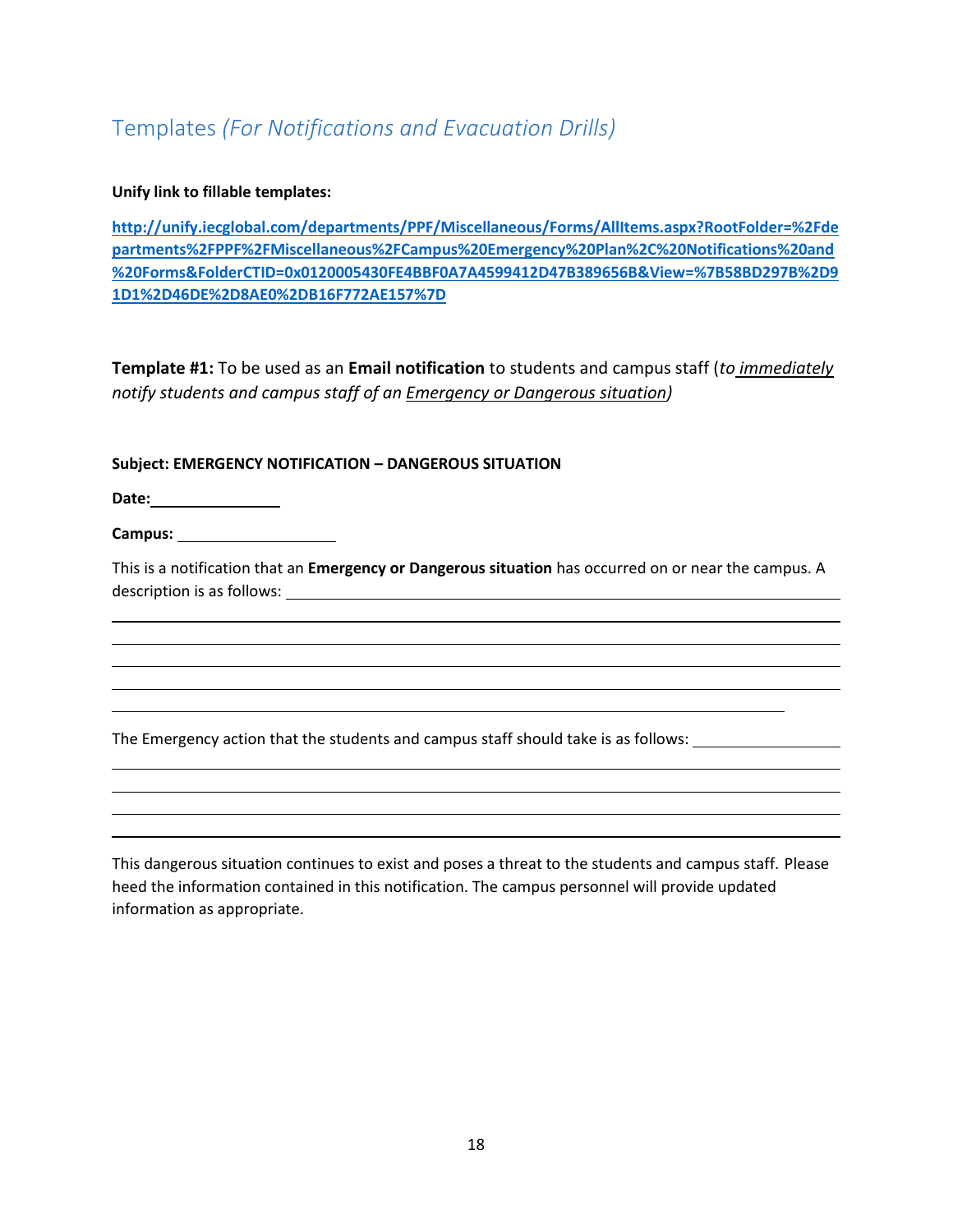**Template #2:** To be used as an **Email notification** to students and campus staff (*to immediately notify students and campus staff of a Dangerous Criminal Incident)*

#### **Subject: TIMELY WARNING NOTIFICATION - CRIMINAL INCIDENT**

**Date:**

**Campus:** 

This notification serves as a **Timely Notification of a crime** (if applicable) that occurred on or near the campus. A description is as follows:

The Emergency action that the students and campus staff should take is as follows:

This dangerous situation continues to exist and poses a threat to the students and campus staff. Please heed the information contained in this notification. The campus personnel will provide updated information as appropriate.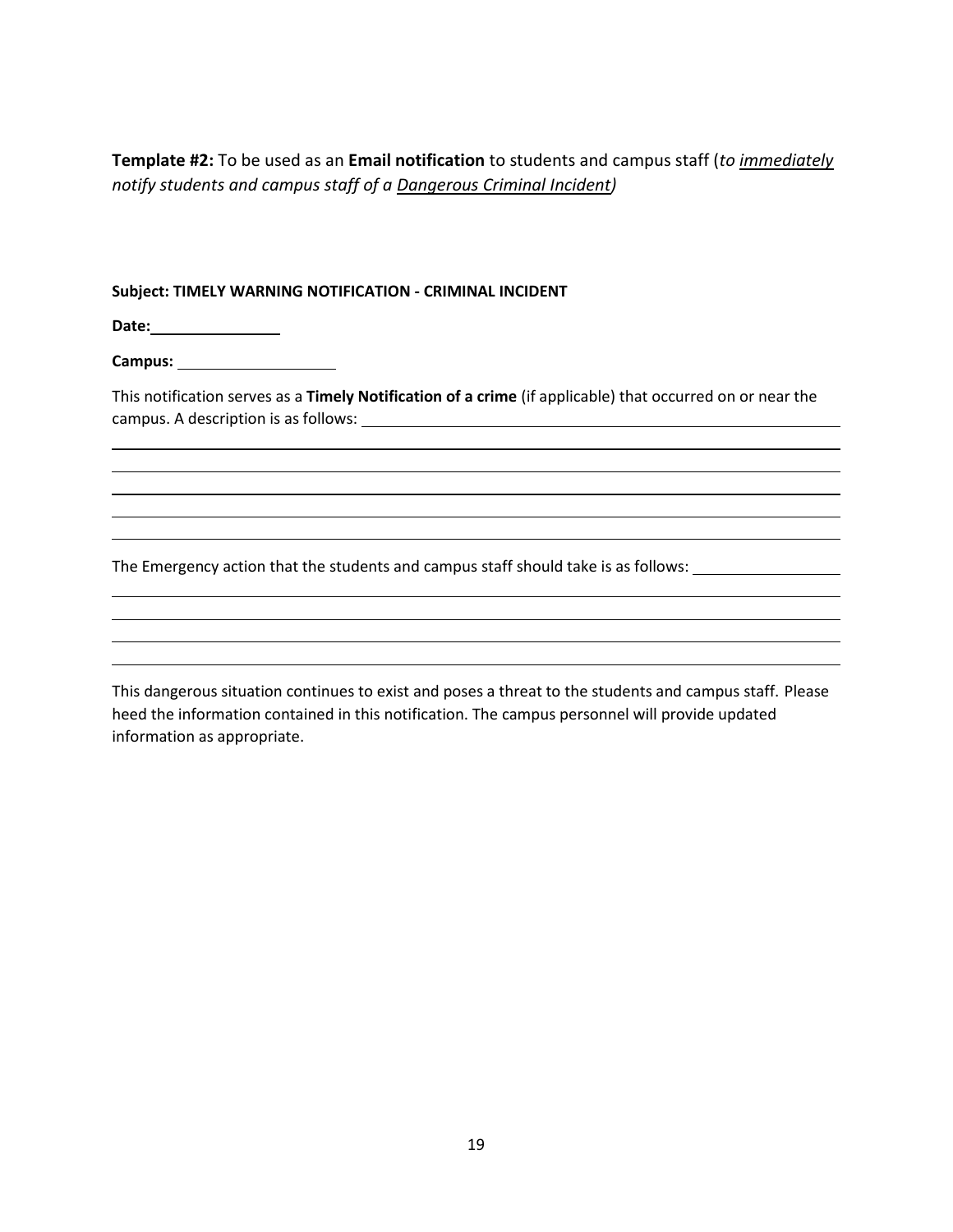**Template #3:** Timely Notification **Bulletin** *(to notify the students and campus staff of a crime that occurred on or near the campus)* 

Note: This is to be posted on a bulletin board or doorway where it can easily be seen by students and campus staff.

| <b>TIMELY NOTIFICATION BULLETIN</b>            |  |
|------------------------------------------------|--|
| <b>Possible Threat to the Campus Community</b> |  |
| "Your Right to Know"                           |  |
| Date                                           |  |
| Campus                                         |  |

In compliance with the "Timely Notice" provisions of the federal **Jeanne Clery Disclosure of Campus Security Policy and Campus Crime Statistics Act of 1998,** the Institution is giving notice of a crime that occurred on or near the campus. We urge all students and campus staff to take appropriate precautions.

**REPORTED OFFENSE:** *(Description and location of the crime)*

**SUSPECTS:** *(Description of the suspect(s))*

It can be assumed that conditions continue to exist that may pose a threat to students, staff and guests of the campus. It is the duty of the institution to warn of possible "dangerous conditions" on or near its campus. Consider carefully your actions while on or near the campus that could place you in danger. Always be aware of your surroundings.

Please forward this notice to your colleagues and post it on appropriate bulletin boards in your area. If you have any information that might be helpful in this investigation, please contact the police department at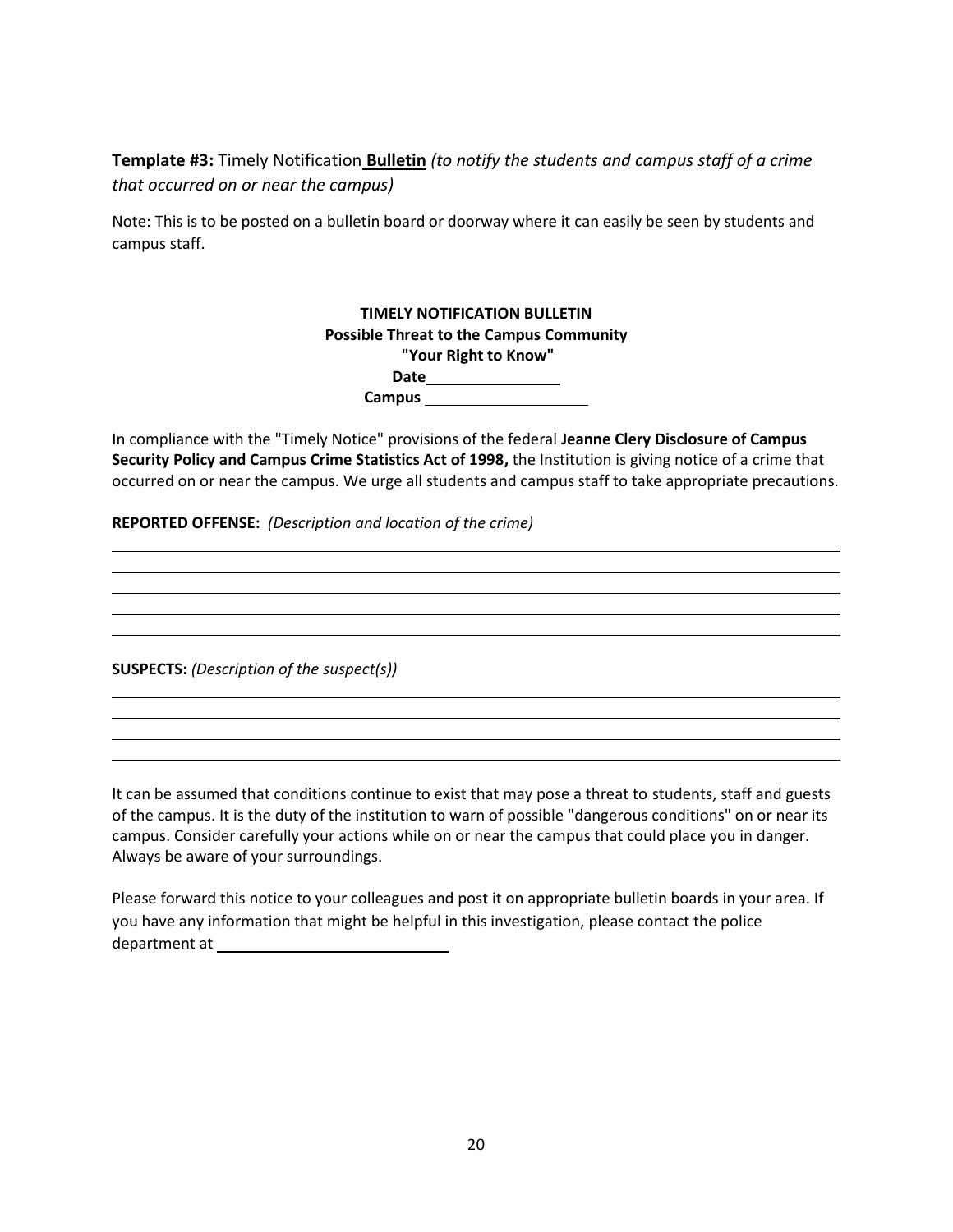**Template #4:** Request letter template that can be used to establish communication with your local law enforcement agency to be alerted of a serious crime that pose a threat to the campus community.

(Date)

(Agency Contact)

(Agency Address)

Dear (Agency Contact)

My name is (name) and I would like to introduce myself as the Campus President/Executive Director of (name of campus) located in (city). We are requesting your assistance in establishing an ongoing communication between your agency and this institution regarding the following request.

It is recommended by the Department of Education that we notify our students and employees (the campus community) and provide timely warnings of any crimes or threats that may pose an ongoing danger to the campus community.

If a serious crime that may cause an ongoing threat to our campus community is reported to your department, we would appreciate it if you would notify us immediately. This institution has a responsibility to notify the campus community in a timely manner about any crimes on and immediately around the campus which pose an ongoing threat to the campus community.

I look forward to meeting or talking with you in the near future.

Regards,

(Campus President/Executive Director name)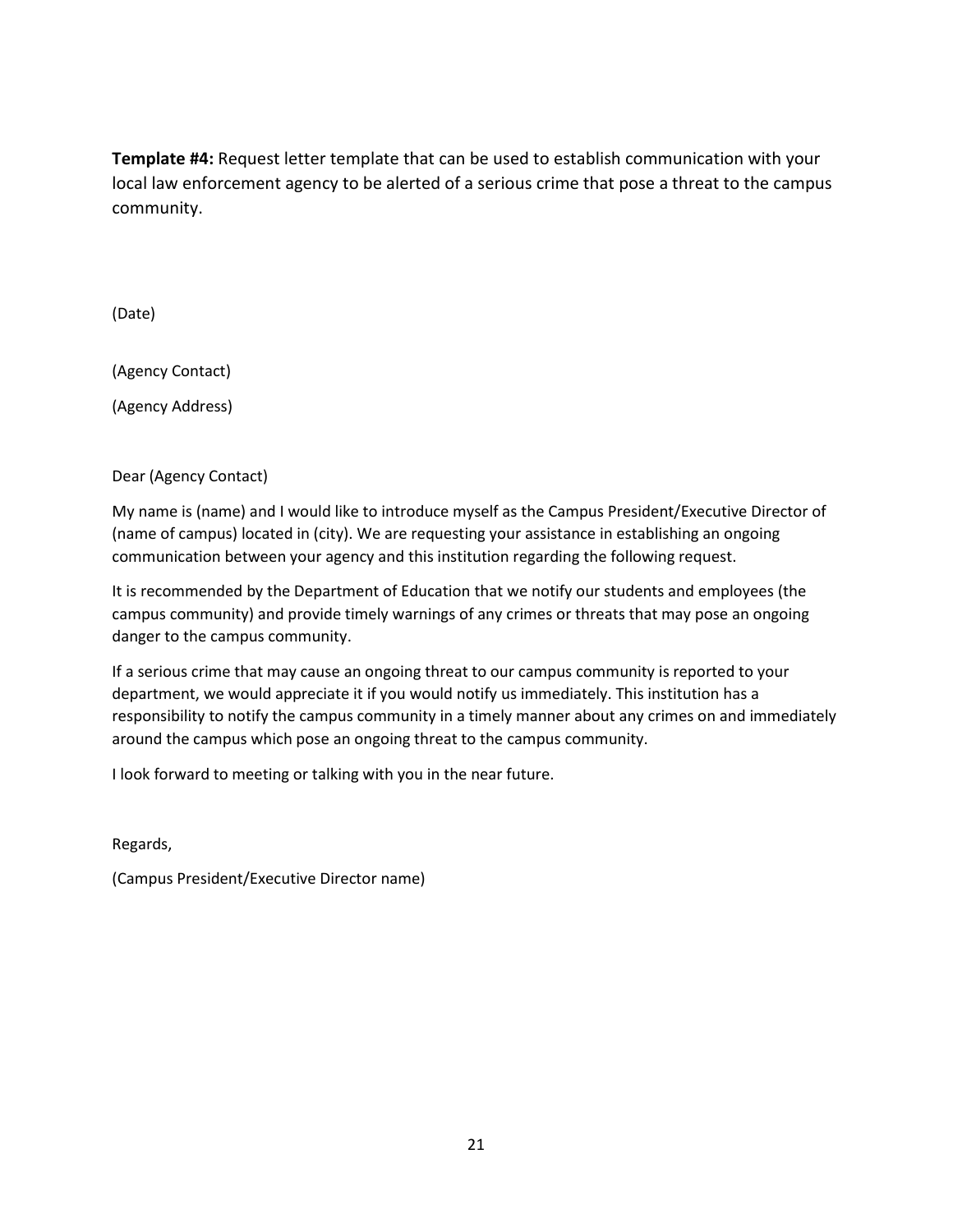| Template #5: |  |
|--------------|--|
|--------------|--|

## **Emergency Response and Evacuation Drill Evaluation**

**Instructions:** *1) To be completed by the Executive Director subsequent to each drill 2) To be kept in the Campus Safety Activity Log binder and copy sent to the Compliance Department 3) Note the drill information in the Daily Activity Log*

Campus:

Drill Date: Time:

Announced Unannounced

Completed by: Date:

Description of the drill:

- The drill must be scheduled *(an actual emergency or false alarm will not fulfill a scheduled drill)*
	- 1) Procedure tested during drill: *(e.g., Fire drill, lock down)*
	- 2) Did the drill contain an exercise *(coordination with first responders, Police or Fire Departments required once a year). If yes, describe:*
	- 3) Follow-through activities: *(To receive feedback from participants. Must check one or both as appropriate and attach supporting documentation, e.g. survey, meeting notes)*

Survey Interview/Meeting feedback

- 4) Was the emergency plan publicized? *(Required once a year, attach supporting documentation).* Yes: No:
- *5)* Assessment and Evaluation of the drill: *(Did the drill meet the goals and intended overall expectations)*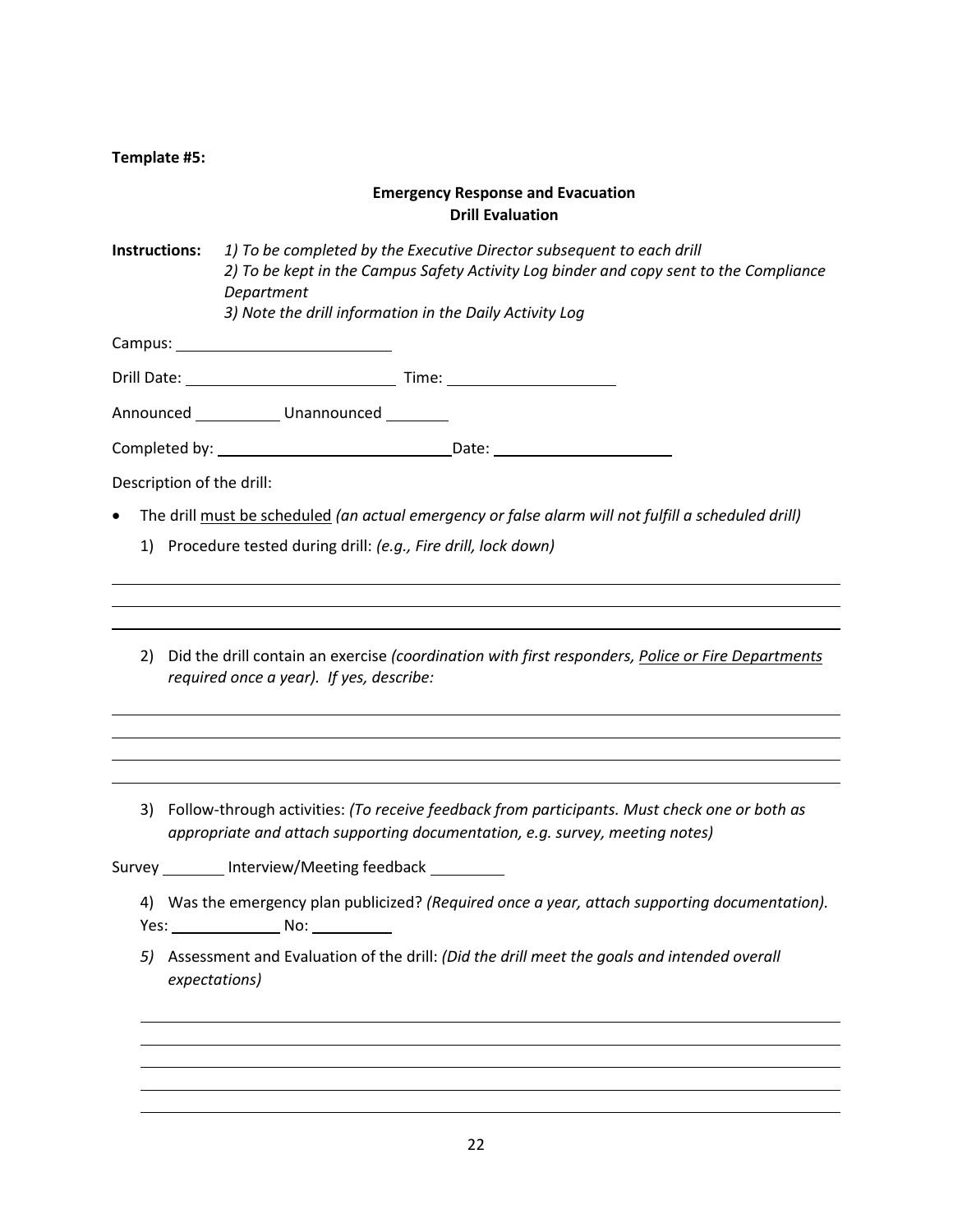## **Template #6:**

## **Emergency Response and Evacuation Survey**

| <b>Instructions:</b> | 1) To be completed by selected group of students and/or Campus Staff subsequent to<br>each drill<br>2) To be kept in the Campus Safety Activity Log binder and copy sent to the Compliance<br>Department                                                                                                                                                                                                                       |
|----------------------|--------------------------------------------------------------------------------------------------------------------------------------------------------------------------------------------------------------------------------------------------------------------------------------------------------------------------------------------------------------------------------------------------------------------------------|
|                      |                                                                                                                                                                                                                                                                                                                                                                                                                                |
|                      |                                                                                                                                                                                                                                                                                                                                                                                                                                |
|                      |                                                                                                                                                                                                                                                                                                                                                                                                                                |
|                      | Campus Staff Member: _________ Student: _____                                                                                                                                                                                                                                                                                                                                                                                  |
|                      |                                                                                                                                                                                                                                                                                                                                                                                                                                |
|                      | 1) Was the Emergency Response and Evacuation drill relative to an actual emergency that<br>could happen at this campus?<br>Yes <u>and the set of the set of the set of the set of the set of the set of the set of the set of the set of the set of the set of the set of the set of the set of the set of the set of the set of the set of the set of the </u><br>No                                                          |
| 2)                   | Was the Emergency Response and Evacuation drill alert notification (alarm) appropriate for<br>all students and campus staff to be made immediately aware that a drill was taking place?<br><b>Yes</b> and the set of the set of the set of the set of the set of the set of the set of the set of the set of the set of the set of the set of the set of the set of the set of the set of the set of the set of the set of the |
| 3)                   | Was the evacuation of the class rooms or campus offices done or locked down in a<br>professional and organized manner?<br>No                                                                                                                                                                                                                                                                                                   |
| 4)                   | Did the students and campus staff know where to go during the evacuation or what to do in<br>a lockdown drill?<br>Yes <u>and the set of the set of the set of the set of the set of the set of the set of the set of the set of the set of the set of the set of the set of the set of the set of the set of the set of the set of the set of the </u><br>No                                                                   |
| 5)                   | Was the process by the campus staff to verify that all students and campus staff were<br>accounted for adequate?<br>No                                                                                                                                                                                                                                                                                                         |
|                      | 6) Please add any comments that you have regarding this emergency drill:                                                                                                                                                                                                                                                                                                                                                       |
|                      |                                                                                                                                                                                                                                                                                                                                                                                                                                |
|                      |                                                                                                                                                                                                                                                                                                                                                                                                                                |
|                      |                                                                                                                                                                                                                                                                                                                                                                                                                                |
|                      |                                                                                                                                                                                                                                                                                                                                                                                                                                |